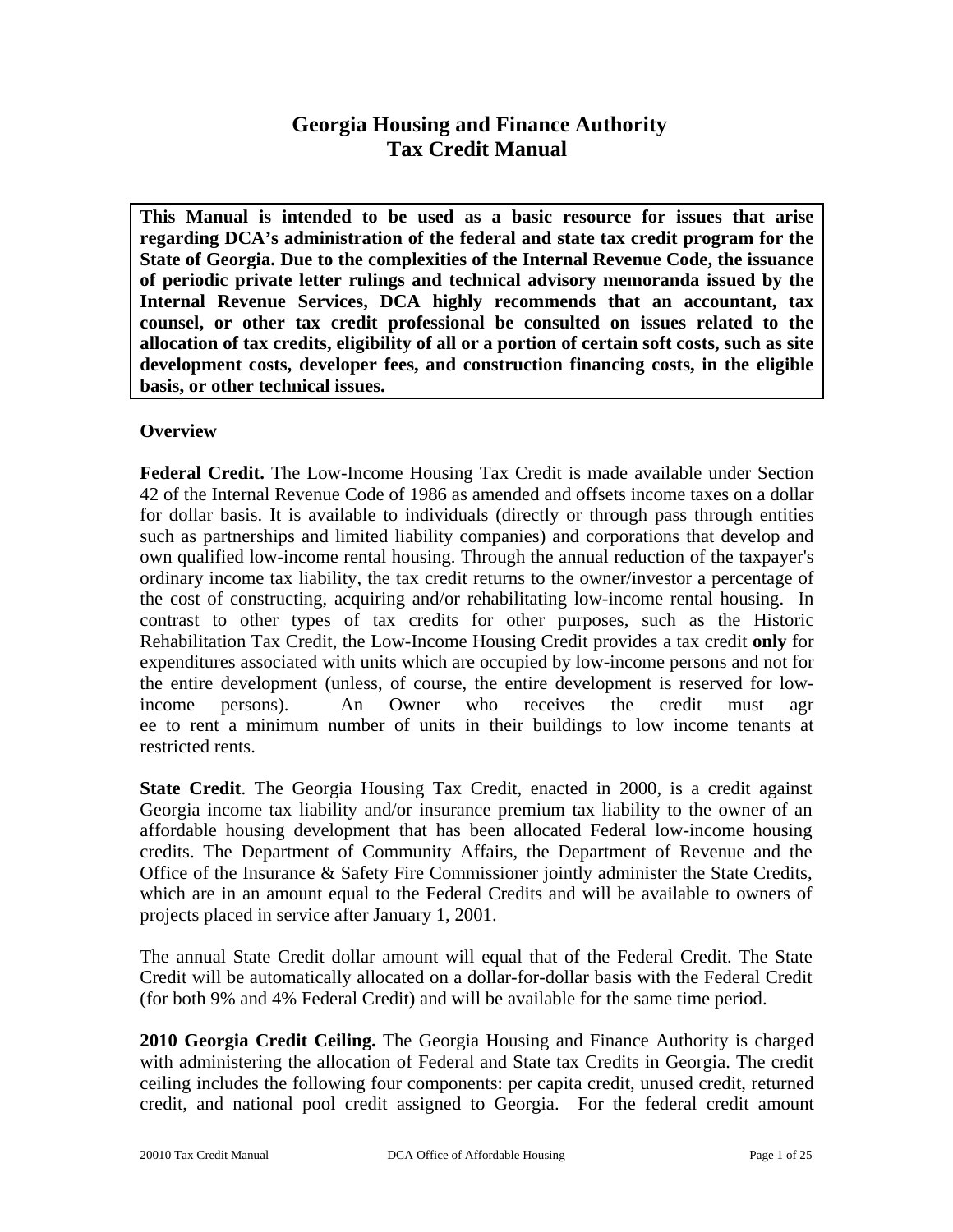available for allocations during the competitive round, please refer to the current Qualified Allocation Plan as approved by the Governor.

**For 2010, the LIHTC Manual and the Georgia QAP have been modified to reflect the changes required under HR 3221, The Housing and Economic Recovery Act of 2008 (HERA). The required changes are summarized below and notated in the manual for references. HERA became effective July 31, 2008.** 

- Adopts a fixed 9% credit rate through 2013 for new construction and rehabilitation projects that are not financed by tax-exempt bonds.
- Eliminates the concept of "below market federal loans".
- Allows state agencies to designate particular buildings for 130% basis increase treatment as if they were in difficult development areas.
- Provides that federal rental, operating, and interest reduction payments are not considered federal grants requiring a basis reduction.
- Provides that loans derived from federal grants do not require a basis reduction.
- Allows 50% related parties to qualify for acquisition credits (up from the former 10%).
- Eliminates the 10-year placed-in-service rule for projects financed or assisted pursuant to many federal or similar state programs.
- Specifically permits housing for special needs populations, housing for groups specified in federal or state housing programs, and artists' housing to qualify for Housing Credits (provided fair housing rules are otherwise met).
- Allows a full one year to meet the "10% test" for carryover allocations; modifies the area median income computation for rural projects and HUD "Hold Harmless" projects.
- Increases the volume cap for tax-exempt housing bonds; and facilitates the use of refunding bonds for housing projects.

This is only a general summary; no action should be taken without a careful review of the specific provisions of HERA in the context of particular facts. In particular, the provisions have varying effective dates; whereas most rules apply to projects placed in service after the date of enactment, some are to be treated as if they have always been in the law, and some are effective for allocations made after 2008

**Applicable Credit Percentage.** Federal tax credits allocated to a project cannot exceed the amount calculated by multiplying the qualified basis by the applicable credit percentage (ACP). When the low-income housing tax credit program started in 1987, the applicable percentage was 9 percent for new construction and rehabilitation and 4 percent for the acquisition of existing buildings and for all projects defined as Federally subsidized, whether new construction

# or rehabilitation.

The 9 percent and 4 percent credit percentages over a 10-year period were intended to equal to the present value of 70 percent and 30 percent, respectively, of the qualified basis. Due to HERA, the ACP for new construction and rehabilitation without taxexempt bond financing is now fixed at 9% (through 2013). However the ACP is not affected by HERA for 30% present value credits (including Acquisition Credits and Tax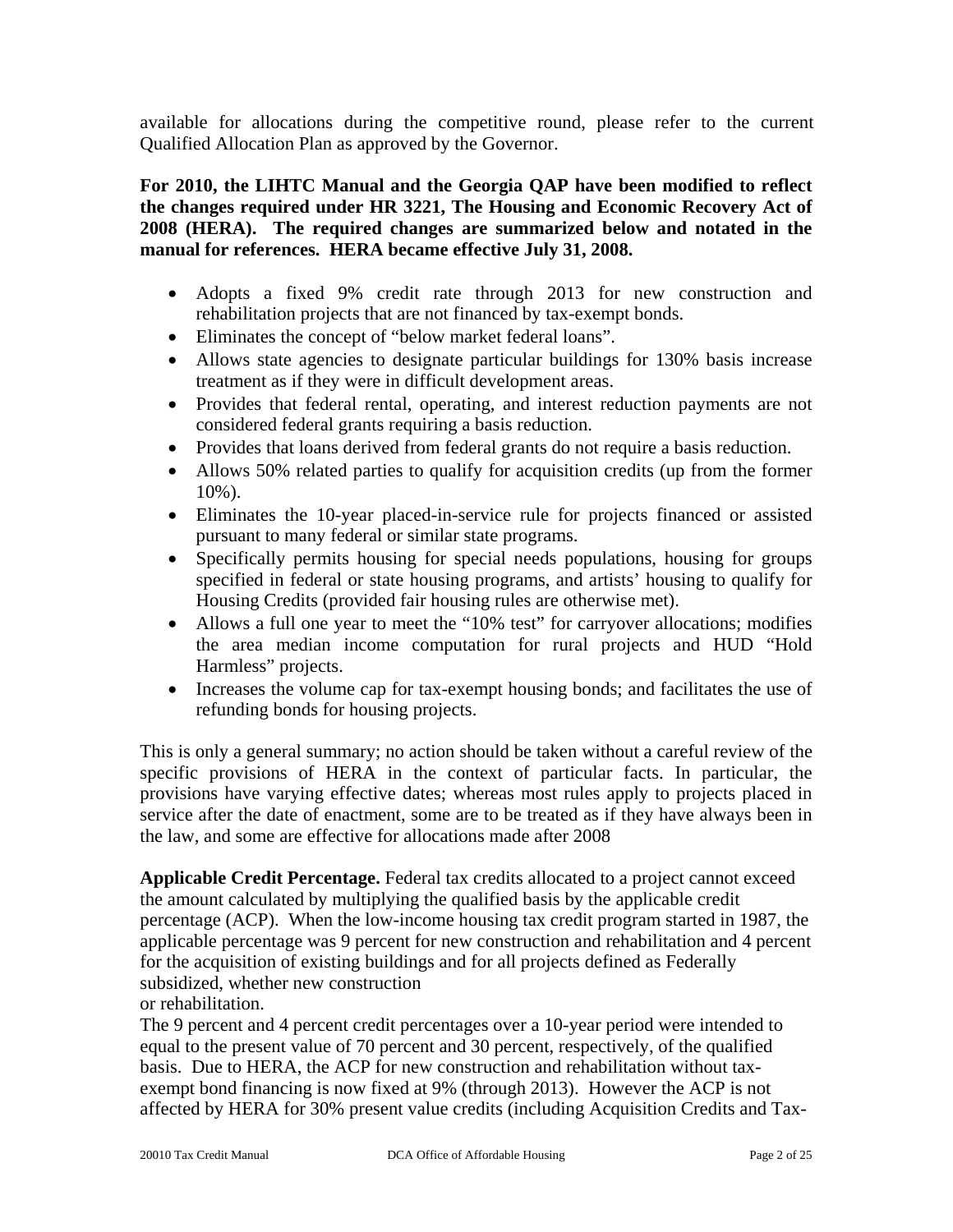exempt Bonds financed projects) which are still adjusted monthly. However, the housing credit dollar amount allocated to a project cannot exceed the amount DCA determines is necessary for the financial feasibility of the project and its viability as a qualified lowincome housing project throughout the credit period. **For underwriting purposes, in a 2010 application for 9% credits, the Applicable Credit Percentage of 9% should be utilized for new construction and/or rehabilitation and the credit percentage for June 2010 for acquisition credits, if applicable. For purposes of an application for 4% credits, the Applicable Credit Percentage for the month preceding the submission of the application for tax credits should be utilized.** 

**Credit Period.** In general, the tax credit is claimed in equal amounts for a period of ten (10) taxable years, beginning with the taxable year in which the building is placed in service or, if elected by the owner, the succeeding taxable year (the "Credit Period").  $[Section 42(f)]$ 

If, after the first year of the credit period, there is an increase in the project's qualified basis, but no increase in the eligible basis, and there remains sufficient credit authority previously allocated by GHFA for such increase, the owner may take the additional credit in an amount equal to two-thirds of the applicable percentage. This two-thirds credit is then taken over the remaining Compliance Period, rather than the remaining Credit Period. Credits should not be claimed prior to the issuance of an 8609 by DCA.

 Depending on the type of project, the federal credit will subsidize either 70% or 30% of the eligible cost of the low income units located in the project. With certain exceptions, Owners may receive annual Credits of the present value of 30% of the qualified basis for developments involving acquisition, and annual Credits of the present value of 70% of the qualified basis for developments involving new construction or rehabilitation.

**Eligible Activities**. There are three types of activities that are eligible for Federal and State Credits:

- A. New construction;
- B. Rehabilitation of an existing structure: meeting the greater of DCA's or the Federal minimum rehab expenditure requirements
- C. Acquisition of an existing structure: with rehabilitation costs which meet the requirements above

The conversion by the existing owner of an existing building from a higher income to a low-income project without the minimum required rehabilitation DOES NOT qualify for tax credits.

**Acquisition Credits.** Projects that have not previously received a tax credit allocation are eligible for acquisition tax credits if the following statutory requirements are met at the time of allocation:

• The building(s) have been or will be acquired by purchase as defined in the Internal Revenue Code Section 179(d)(2) and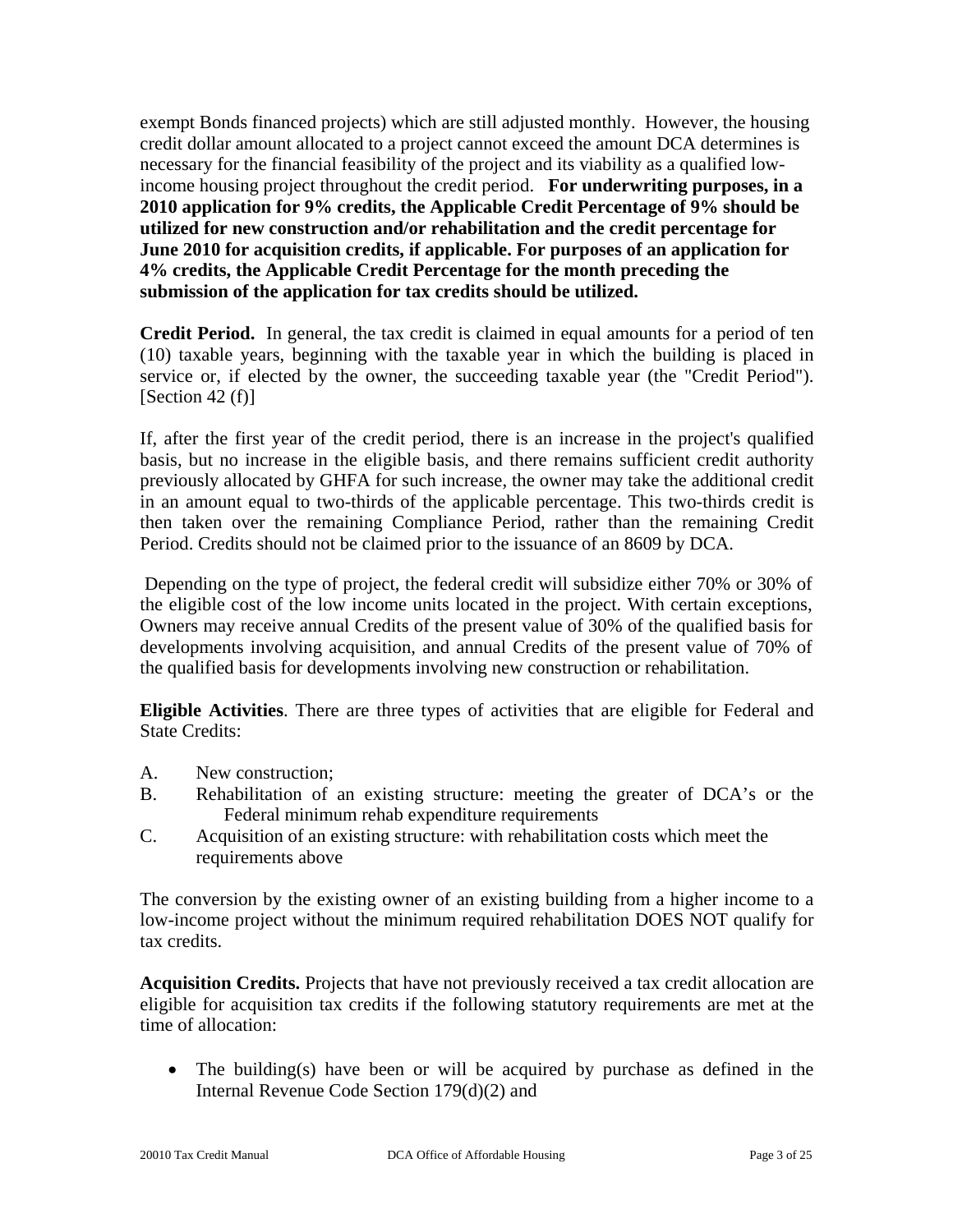• Either the building(s) was last placed in service at least 10 years prior to the date of acquisition by the new development owner, or a period of at least ten years has expired between the date of acquisition by the new development owner; and the most recent non qualified substantial improvement of the building placed in service by the new development owner or by any related persons specified in the Internal Revenue Code of 1986, as amended, Section 42(d)(2)(B) (iii).

HERA repeals the Housing Credit ten-year (anti-churning) rule for acquisition of Housing Credits for projects currently subsidized pursuant to certain specified HUD and USDA housing programs and similar state assisted programs, effective for buildings placed in service after date of enactment.

• Programs included are HUD Section 8, Section 221(d)(3), Section 221(d)(4), Section 236, and USDA Section 515 and any other housing program administered by HUD or the Rural Housing Service of the Department of Agriculture.

## **Projects that have previously received a tax credit allocation and are applying for new credits are not eligible for acquisition credits unless the 15 year compliance period for all of the buildings in the project has expired.**

Certain provisions of the law refer to "related persons with respect to the taxpayer" in determining whether a building qualifies for acquisition tax credits. Most importantly, the building must not have been acquired from a person who is related to the taxpayer**.**  "Taxpayer" in this instance refers to the individual taxpayer to whom the tax benefits are passed through, e.g., the individual partners in a partnership In addition, there exists a prohibition, for purposes of low-income housing credit eligibility, against the owner, or a related person, occupying one or more of the units in a building of four units or less unless the project is part of a development plan of action sponsored by the State, a local government, or a qualified nonprofit organization.

DCA requires that the Owner submit a legal opinion from its own attorney that states that in that lawyer's opinion, the project is eligible for acquisition credits. The legal Opinion for previous tax credit properties should include sufficient documentation for GHFA to confirm that the Compliance period has ended.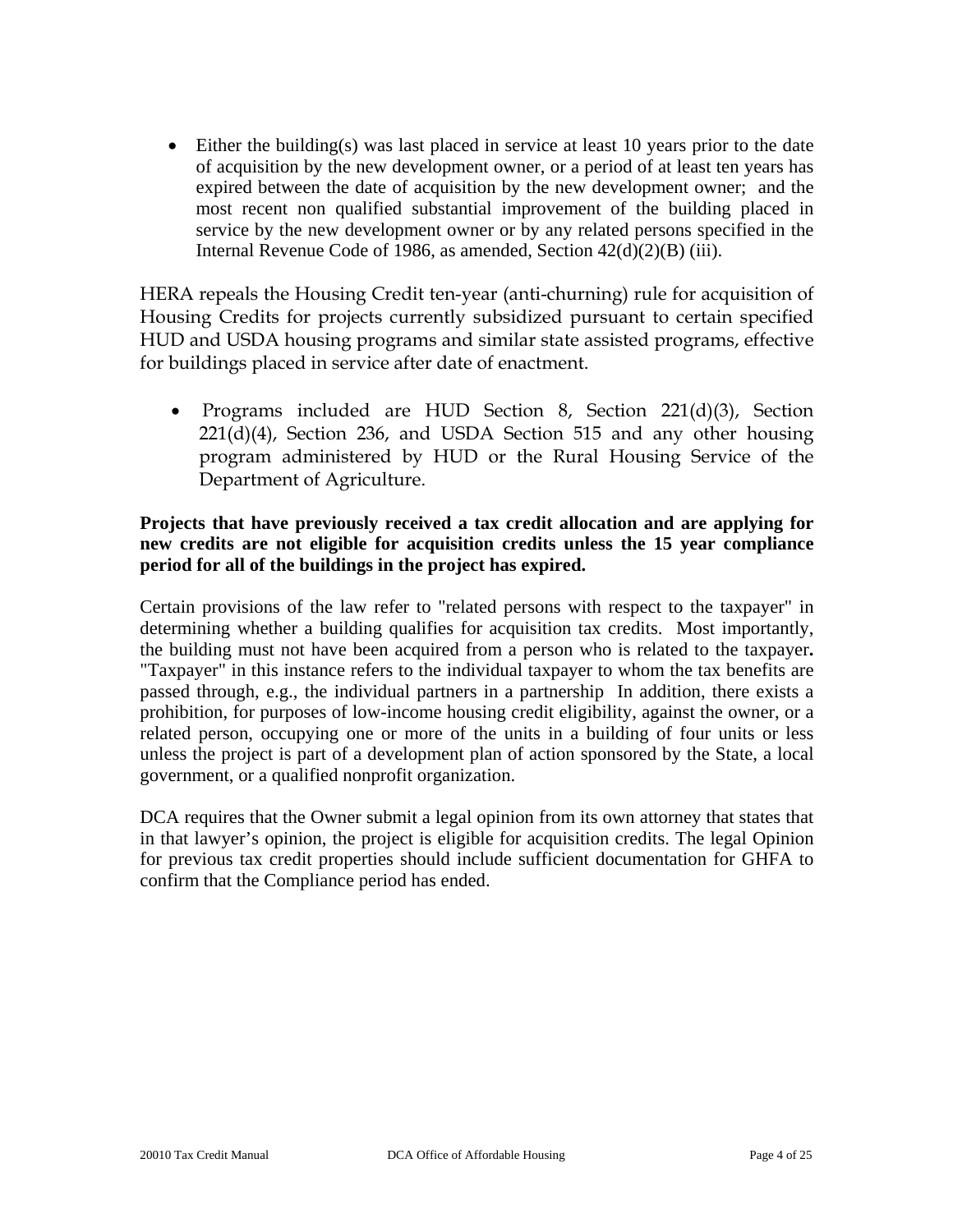## **DCA Administration Process under the 2010 QAP**

#### **Sources of information regarding the Georgia Tax Credit Allocation Process**

- 1 Each year, the final QAP is posted on the DCA website after it is signed by the Governor. The 2010 QAP is available on the DCA website.
- 2. Application and Application Instructions are posted on the DCA website. DCA's underwriting policies to determine project feasibility are outlined in the QAP and application instructions.
- 3. DCA Application Manual is posted on the DCA website at least two months before the application submission deadline.
- 4. Each Year, DCA has a General Questions and Answers and project specific Question and Answer period prior to the Application Submission deadline. Applicants are encouraged to resolve issues and clarify interpretations of the QAP during the question and answer periods. General Questions and DCA's answers are posted on the DCA website. Please refer any general or project specific questions to [oahround2010@dca.g](mailto:oahround2010@dca.)a.gov.
- 5. DCA advisories are periodically posted on the DCA website.
- 6. Georgia Open Record Act documents. In order to schedule an appointment to review DCA documents subject to the Georgia Open Record Act, please contact Gwen Walton at 404-679-4858.
- 7. Competitive Round Tax Credit Deadlines (including Application submission and post award deadlines) and requirements are outlined in the QAP (including any amendment, if applicable). The 2010 application submission deadline is July 22, 2010.

**Eligible Buildings.** For Low Income Housing Tax Credit purposes, the term "building" includes residential rental property that is an apartment building, a single family dwelling, a townhouse, a rowhouse, a duplex or a condominium. However, IRS regulations define a "building" or "structure" as a man-made construction consisting of an independent foundation, outer walls, and room. A single unit which is not an entire building, but is merely part of a building, is not considered a "building" or "structure" for tax credit purposes. DCA imposes its own requirements for certain types of buildings.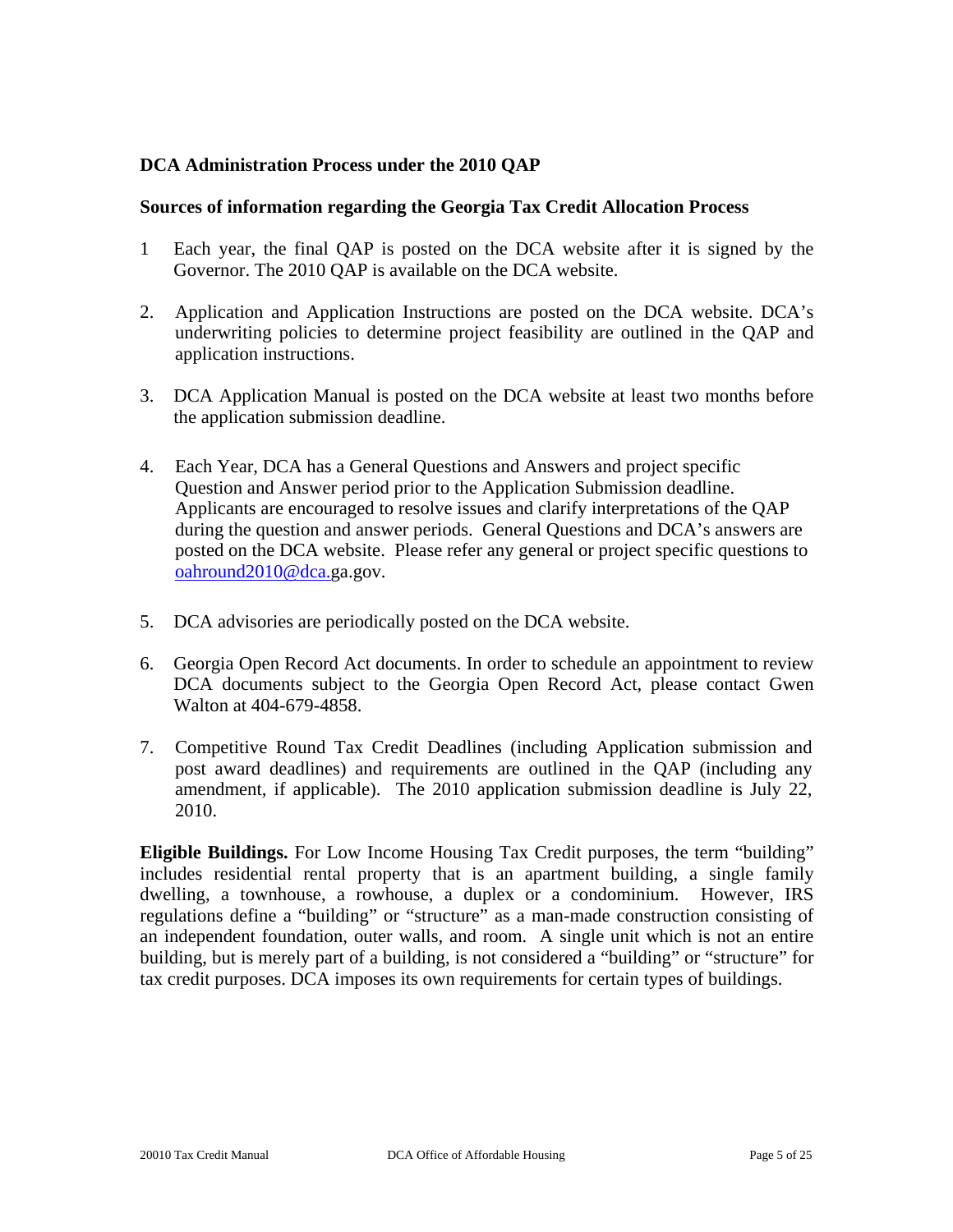#### **Rent and Occupancy Restrictions**

**Minimum Section 42 Set aside Elections**. For every tax credit project, the Owner must covenant and agree to one of the following tax credit set asides ("Section 42 Rent and Occupancy Restrictions"):

20-50 Minimum Tax Credit Set-aside: At least 20% of the Units in the Project will continuously be maintained as both rent-restricted and occupied by individuals whose income is 50% or less of Area Median Gross Income. (If an Owner makes this election, all tax credit units will be rent and income restricted to 50% or less of Area Median Gross Income).

*or* 

40-60 Minimum Tax Credit Set-aside: At least 40% of the Units in the Project will continuously be maintained as both rent-restricted and occupied by individuals whose income is 60% or less of Area Median Gross Income. (If an Owner makes this election, all tax credit units will be rent and income restricted to 60% or less of Area Median Gross Income).

The owner has until the end of the first year of the tax credit period for the building to lease the specified number of units to eligible low-income tenants necessary to meet the minimum low-income occupancy requirements (20 percent or 40 percent based on the minimum percentage elected). **For projects consisting of more than one building, low-income occupancy compliance for the entire project must be met within this same time period.** [Section 42  $(g)(3)$ ]

**GHFA Rent, Income and Occupancy Requirements**. In the tax credit application submitted by the Owner of a project, the Owner may make additional representations to GHFA regarding rent, income and occupancy restrictions which may be more restrictive than those required by Section 42. These limitations may include by are not limited to:

• 50% Rent Restrictions/50% Income Restrictions where the Applicant agrees to set rents for a specified number of low-income units at or below 30% of 50% AMI. Owners will be required to execute restrictive covenants stipulating the number of very low rent-restricted units to be rented to very-low income households for the term of the Compliance Period or the Period of Affordability, (if applicable) whichever is longer.

These additional rent and income restrictions will be referenced in the Land Use Restrictive Covenant for the project.

**Minimum Period for Rent and Income Restrictions.** Section 42 Rent and Occupancy Restrictions shall remain in effect throughout the "extended use period." In accordance with Section 42, the extended use period shall commence with the first day in the compliance period on which any building that is part of the Project is placed in service and end on the date which is 15 years after the close of the compliance period. (Generally a period of 30 years). The GHFA Rent, Income and Occupancy Restrictions shall remain in effect through the "Compliance Period." Compliance period shall be the period of fifteen (15) taxable years beginning with the  $1<sup>st</sup>$  taxable year of the credit period.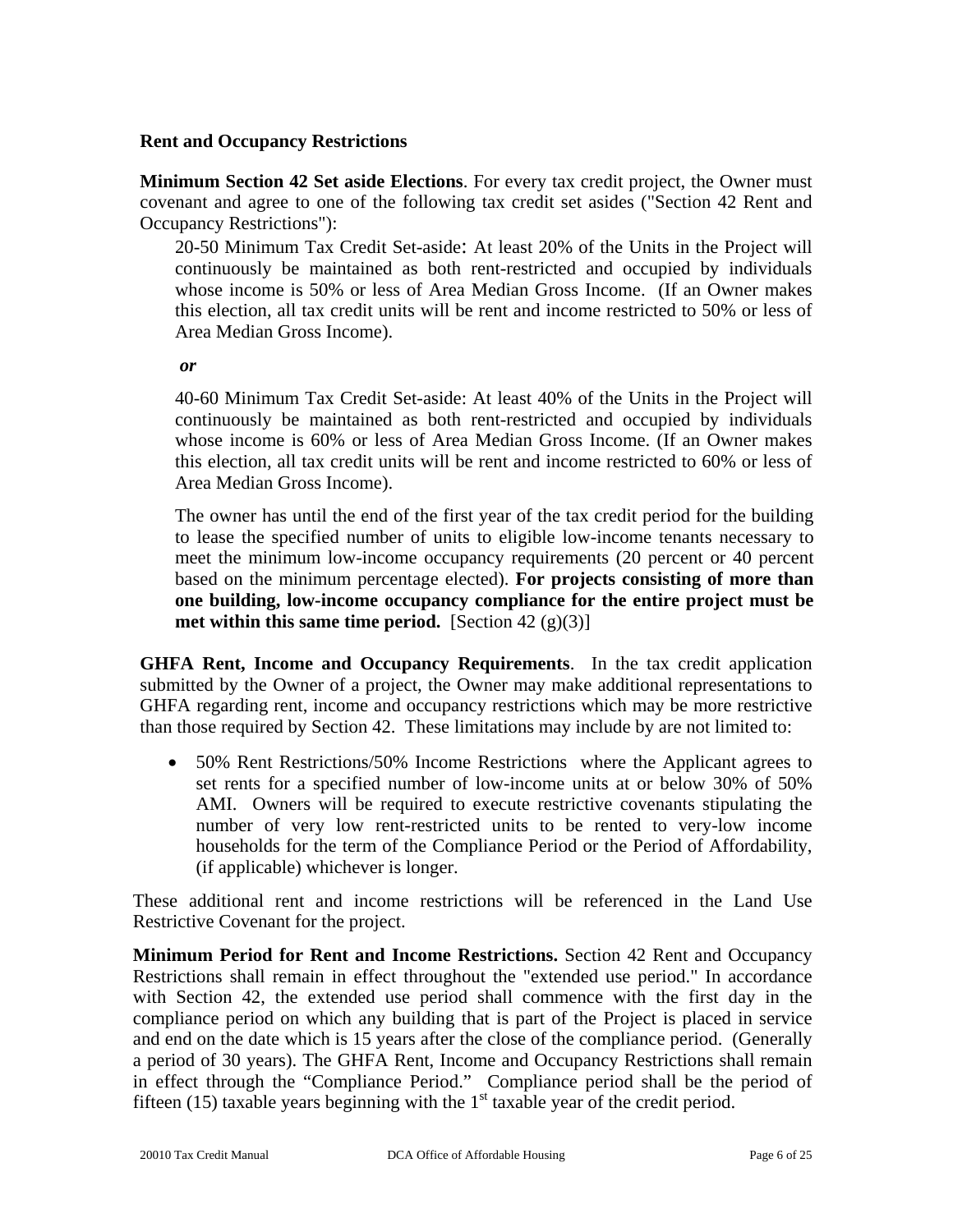**Termination of Rent and Income Restriction prior to end of Extended Use Period.**  The extended use period for any building that is part of the Project shall terminate:

- On the date the building is acquired by foreclosure or instrument in lieu of foreclosure except that for a period of three years following the termination of the extended use period, the Owner shall not evict the tenant of a Low-Income Unit or terminate the tenancy of an existing tenant of any Low-Income Unit other than for good cause and shall not increase the gross rent above the maximum allowed under the Code with respect to any such Low-Income Unit.
- On the last day of the one-year period that begins on the date Owner properly submits a written request to the Authority, asking the Authority to assist in procuring a "qualified contract," as defined in Section  $42(h)(6)(F)$ , for the acquisition of the low-income portion of the building, but only if the Authority is unable to present a qualified contract during such one-year period; provided, however, such request may not be made before the end of the  $14<sup>th</sup>$  year of the compliance period or as agreed to by the Owner in its application.

**Opt Out Provisions.** After the 14<sup>th</sup> year of the compliance period, the Owner may submit a written request to DCA to find a person to acquire the owner's interest in the low income housing tax credit project. The extended use period for any project shall terminate if the DCA is unable to present during such period a qualified contract for the acquisition of the project by a person who will continue to operate such project as a qualified low income project. The calculation of the qualified contract price shall be determined by reference to the IRC Section 42 and to DCA's written policies. This code provision effectively allows an Owner to "opt" out of the tax credit program after year 15 and before the expiration of the extended use period for the property. DCA has posted its "Year-15 Plan" on the DCA website.

Applicants may elect to waive their right to "opt" out of the program after year 14 in exchange for receiving points during the competitive round. Applicant's who make this election, will not be eligible to request that DCA present a qualified contract for the property during the period that has been waived by the Applicant. The Land Use Restrictive Covenant for the property will reflect any waiver of this right.

**Combining tax credits with PBRA.** Many projects that receive funding from DCA also have project based rental assistance contracts. However, the rules under the Section 8 PBRA program can conflict with tax credit rules. Applicants need to use care in identifying areas of both programs which can conflict so as to avoid situations where the allocated tax credits could be subject to recapture. To initially certify a tax credit unit, the occupant must meet the income election of his designated set aside regardless of whether there is a Section 8 PBRA contract. This means, that if you have a 40/60 election and 100% of the units are tax credit units, all of the initial tenants in the project must be certified at 60% AMI or less. Problems can arise in an existing tax credit rehab property, if you have a tenant that is receiving PBRA but has income over 60%, but within the 80% PBRA requirement. That tenant would not meet the first year tax credit requirements. However, under Section 8 PBRA rules you could not evict the tenant or refuse to renew his lease. In a 100% tax credit project, the conflict between the different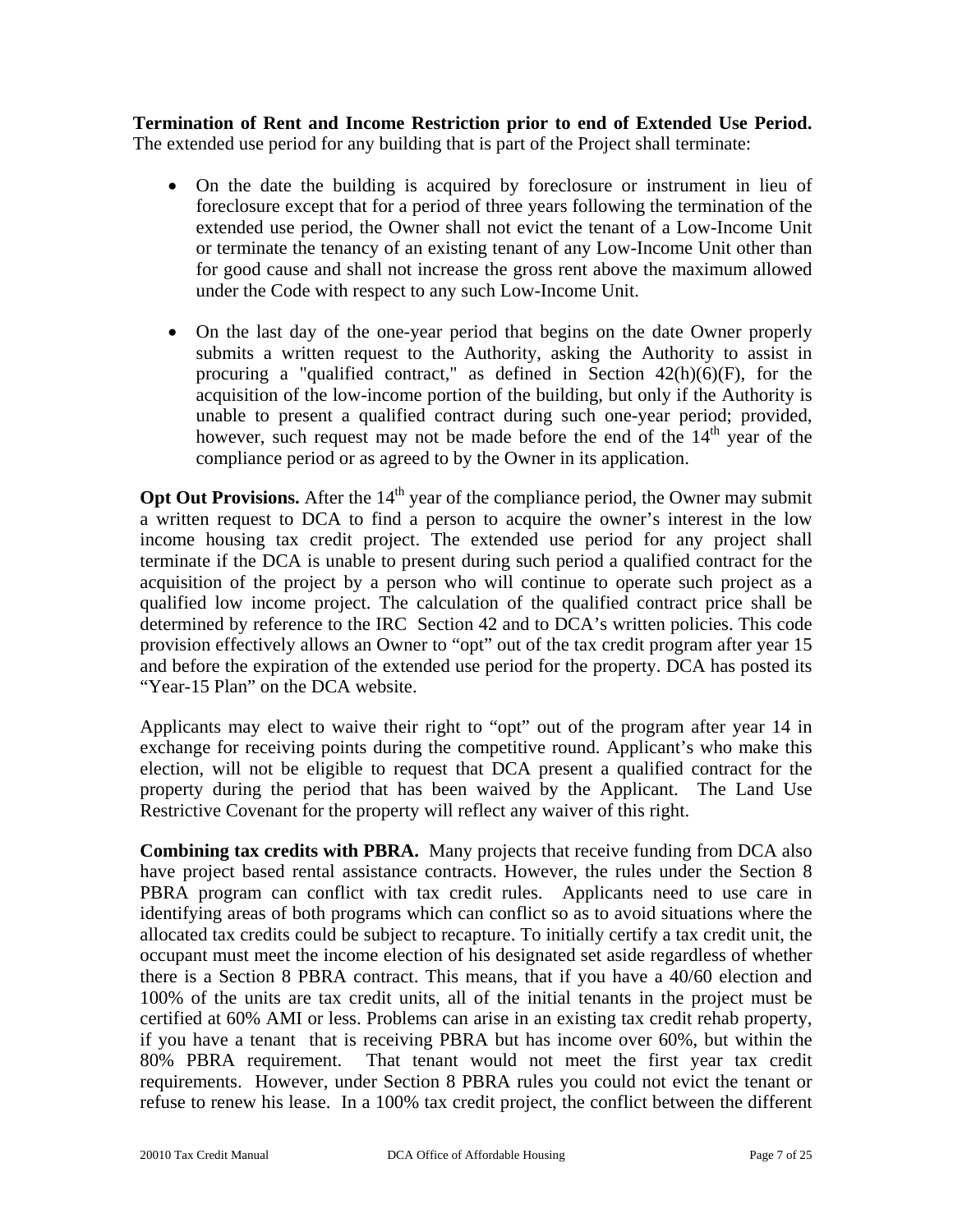program requirements could create an insurmountable problem. Projects combining tax credits and PBRA can also have problems dealing with waiting lists, and with certain tenancies such as students.

 DCA recommends that Applicants in projects that are 100% PBRA not structure their tax credit project with 100% tax credit units. This provides some flexibility resolving conflicts between the two programs.

**Land Use Restrictive Covenants (LURC).** DCA requires that the low-income housing commitment be recorded as a restrictive covenant after it makes an allocation of the credit or no later than the bond issuance date for a 4% credit project. The Code stipulates that no credit will be allowed for any year unless the required extended low-income housing commitment is in effect as of the end of the taxable year. However, if during a taxable year, it is determined that the commitment is not in place, the credit is disallowed for that year if the failure is not corrected within one year from the date the determination was made.

The LURC shall reflect all representations made in the original Application and any changes made to the original Application that have been approved in writing by GHFA. The LURC will be drafted after GHFA's receipt of the certification of the 10% test, and must be recorded upon its execution. For "4% credit" applications, the LURC is sent as an attachment to the Letter of Determination. All construction and/or permanent financing for the project must be subordinated to that portion of the recorded LURC that sets forth the requirements of Section 42  $(h)(6)(E)(ii)$  of the Code. The LURC for projects funded in the competitive round will reflect representations made in the application for the purpose of obtaining points.

LURCs are prepared by the DCA Legal Affairs Department and subsequently e-mailed to Owners for review. Changes in unit mix, tenancy characteristics, or rent structure may be considered substantive changes and are subject to DCA approval. Any approved changes to the LURC must be reflected in the Final Allocation Application submitted to DCA. For information on the status of a LURC, you can contact Gwen Walton, 404-679- 4858. DCA's receipt of the original recorded LURC is required prior to issuance of any Form 8609.

IRS Revenue ruling 2004-83 provides that Section  $42(h)(6)(B)(i)$  requires that an extended low income housing commitment must include a prohibition during the extended use period against (1) the eviction or the termination of tenancy (other than for good cause) of an existing tenant of any low income unit (no cause-eviction protection) and (2) any increase in the gross rent with respect to the unit not otherwise permitted under Section 42.

## **General DCA Tax Credit Application Process**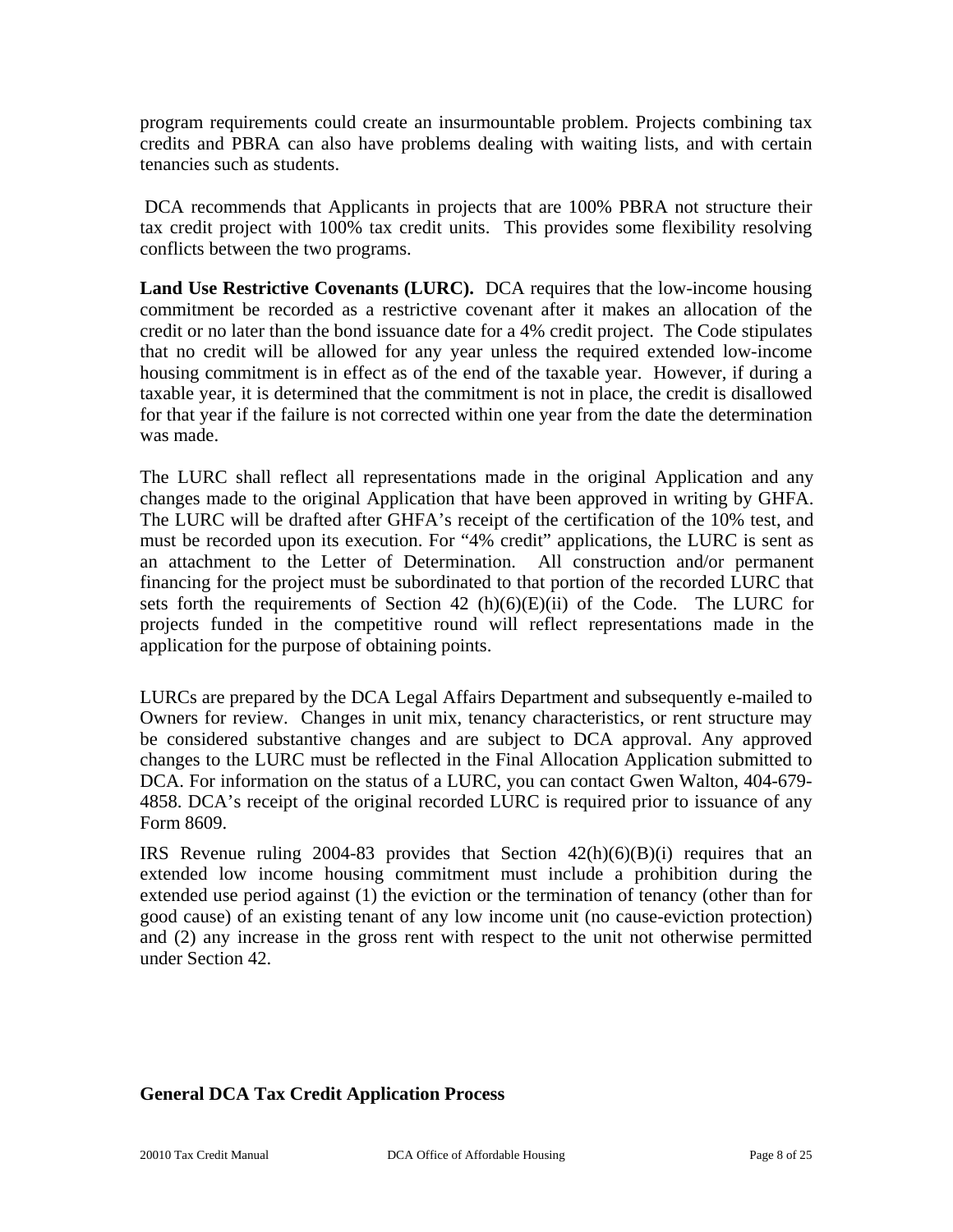These procedures, instructions, and guidelines are subject to change at any time by DCA and may be supplemented by policies and procedures revised by DCA from time to time.

## **9% CREDIT PROJECTS**

Applications for 9% tax credits must be submitted during one of DCA's announced application cycles. In determining when, during the project's development process, an application should be submitted, developers should do so no earlier than when all threshold requirements can be met. Credits should not be claimed prior to the issuance of an 8609 by DCA. **Applicants are strongly advised to consult an accountant or tax attorney with tax credit expertise regarding issues related to the use of and requirements for tax credits.** 

Applications that are complete and pass the threshold criteria are evaluated using the scoring and selection described in the State's Qualified Allocation Plan. Projects thus selected will be underwritten in a manner similar to loan underwriting. This is done in order to determine: (a) the credit amount necessary to support the low-income portion of the project; (b) the financial feasibility of the project; and (c) comparability and reasonableness of project cost. The amount of credit necessary to support the low-income portion of the project is calculated and carryover allocations are issued.

## **Rejection of Application Packages**

The application package provided by DCA must be completed in its entirety. Required supporting documentation must accompany the application. DCA may reject any application that is incomplete or that is not accompanied by the appropriate application fee. Any application lacking the documentation needed to determine that the threshold criteria are met will not be evaluated. Applications will only be accepted during established cycles, except for tax-exempt bond financed projects that receive an allocation of tax credits independent of Georgia's Federal credit cap.

## **Disqualification of Applicants**

Misrepresentation in any application or supporting documentation may result in recapture of tax credits by DCA, the barring of the project sponsor(s) or certifying independent certified public accountant from future program involvement, and notification to the Internal Revenue Service.

## **Project Changes**

Since credits are awarded based on the project characteristics described in the initial application, any material changes that occur after initial application may trigger recapture of tax credits. **Without DCA's prior written approval, certain project changes are clearly disallowed as follows:**

- unit count and/or distribution.
- income and rent elections,
- rent structure,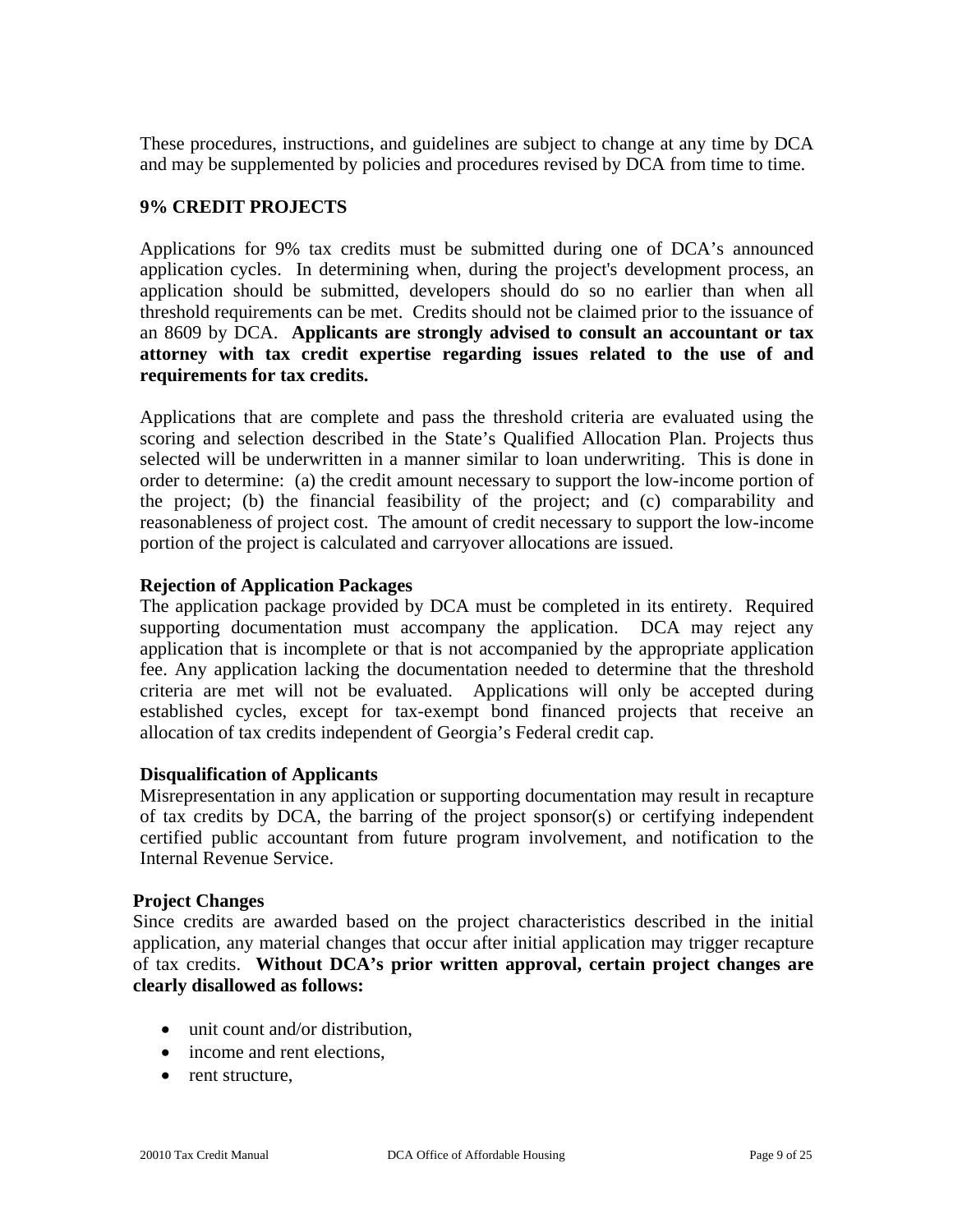Other project changes may also be disallowed as determined by DCA. Sponsors must consult with the tax credit program staff to obtain prior written approval before pursuing substantive project changes to avoid affecting the credits. Material changes, if approved, may require submittal of a revised application. DCA will charge a fee for reviewing project changes, including but not limited to unit mix, tenancy characteristics, rent structure and amenity changes.

# • **Bond/ "4% Credit" Projects and Applicable QAP**

Projects of which fifty percent (50%) or more of the aggregate basis of the land and buildings are financed with the proceeds of obligations on which the interest is exempt from tax under section 103 of the Internal Revenue Code are eligible to receive Federal and State tax credits which are not subject to Georgia's annual credit cap. Unlike projects that are part of Georgia's annual credit cap, there is no reservation or carryover stage.

In order to receive tax credits, Section  $42(m)(1)(D)$  of the Internal Revenue Code dictates that the tax-exempt bond-financed project must satisfy "the requirements for allocation of a housing credit dollar amount under the qualified allocation plan applicable to the area in which the project is located".

It is critical that owners of tax-exempt bond financed projects applying for tax credits read the allocation plan carefully. Owners of tax-exempt bond financed projects must meet all threshold requirements set forth in Appendix I of the Qualified Allocation Plan, with the exception of those threshold requirements which are specifically waived for tax-exempt bond financed projects and are so noted by an \* (asterisk). DCA shall be the sole entity responsible for making such a determination and must issue its opinion as to the project's 4% Credit eligibility prior to Bond closing. The project must comply with the Plan in effect at the time of the Application submission.

## **Letter of Determination (LOD)**

In making application for the Letter of Determination, an owner must complete the standard Application, as well as provide all supporting documentation necessary to meet all applicable threshold requirements and pay an appropriate bond/4% credit eligibility fee and applicable waiver fees.DCA will provide its determination within the timeframe specified in the QAP. DCA's determination notwithstanding, the issuer must still make its own eligibility determination. Prior to issuance of an LOD, DCA will require confirmation of the project financing from the applicant. Please note that the QAP requires a determination from DCA that the project meets the QAP requirements prior to the issuance of 8609's. A letter of determination issued by an authority other than DCA will not guarantee that 8609's will be issued for the project.

If the project is deemed to be eligible for State and federal tax credits, a LOD will be issued to the owner. A LURC encompassing the federally-mandated extended use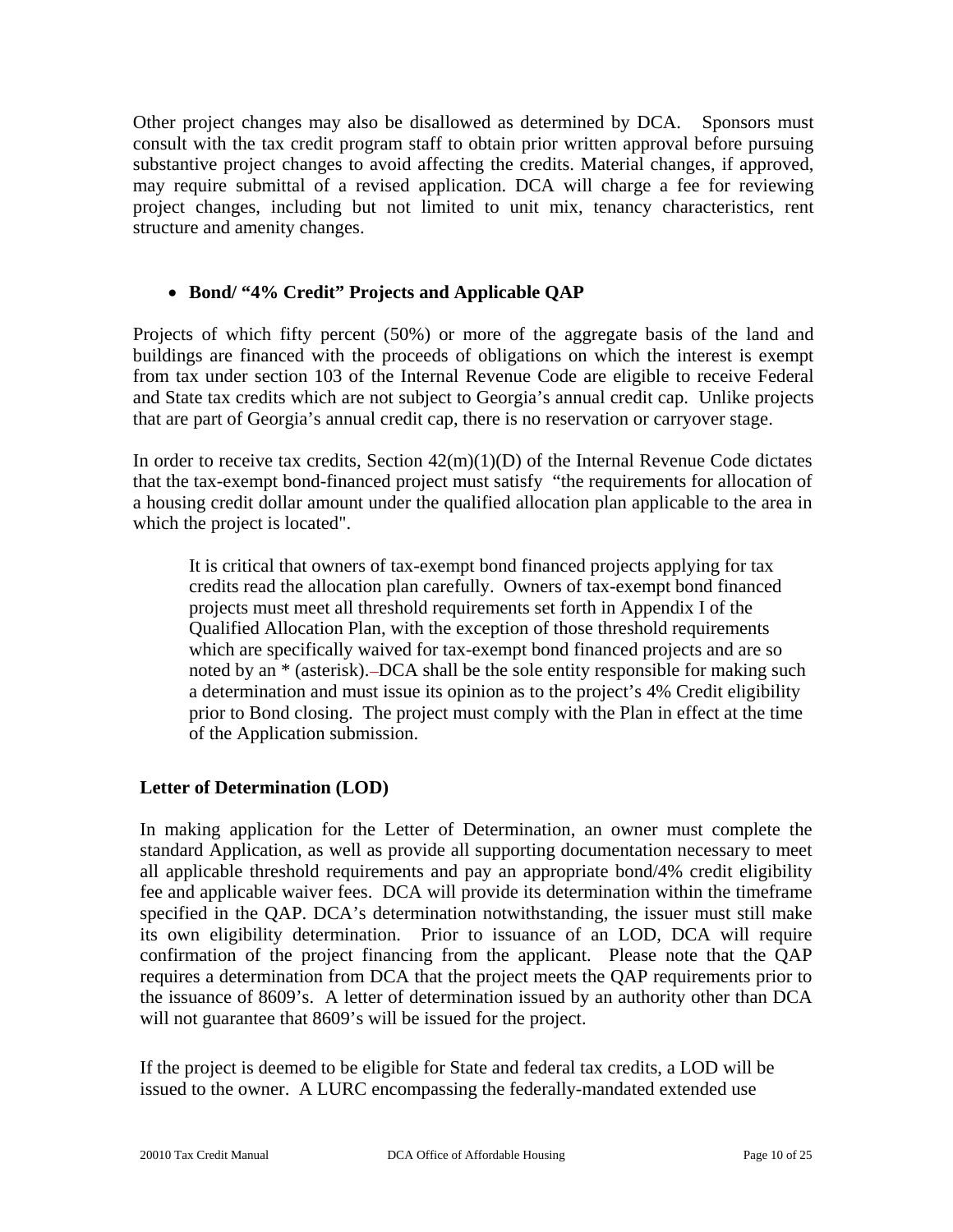agreement as well as other representations made in the application, will also be sent to the owner with the LOD. **Please note that a "4% credit" application must close on its debt and equity within 180 days from the date of the Letter of Determination, under substantially the same pricing and terms and conditions as presented for debt and equity in the Application to DCA, in order for the LOD to remain in force. Should debt and/or equity fail to close within the 180 day timeframe, the Letter of Determination will expire.** 

After a project is placed in service, owners of tax-exempt bond financed projects must apply for IRS Form(s) 8609 by completing a Final Allocation Application. If applicable, opinion letters from the bond issuer as to the project's eligibility for tax credits must be submitted with application for IRS Form(s) 8609.

## **Minimum Bond Application Review Requirements**

Applicants are encouraged to submit their applications as soon as possible after the bond allocation, in order to allow completion of the Bond Application Review Requirements and market study. In all instances applications for 4% tax credits must be submitted no later 75 days prior to bond closing. All requests for architectural standard, operating cost, per unit cost and/or experience waivers must be submitted 30 days prior to Application submission.

DCA's Application review will include, at a minimum, a financial feasibility evaluation, architectural review, a physical inspection of the property, an environmental review to ensure the quality of construction, and a compliance review. The Bond Application Review Requirements are to ensure adherence to the state and federal requirements relating to the Tax Credit and all applicable DCA policies, threshold requirements and Application submission requirements.

**Market Study requirements**. Effective January 1, 2001, federal law requires that every tax credit application be accompanied by a market study performed by a disinterested third-party analyst approved by DCA. DCA's market study guidelines are posted on DCA's website and are referenced in the QAP.

## **Allocation of Credit**

The allocation of State and Federal credits by GHFA will proceed in the following general steps:

## **1. Carryover Allocation (Not applicable to Bond / 4% Credit Projects)**

Projects that are not completed in the credit allocation year must receive a carryover allocation. GHFA typically issues carryover allocations to the tax credit awardees within one month after the tax credit award notification.

## **2. 10% Test (Not applicable to Bond / 4% Credit Projects)**

The Code permits tax credit recipients to carry over an allocation for a particular year and place their buildings in service up to two years after the end of the allocation year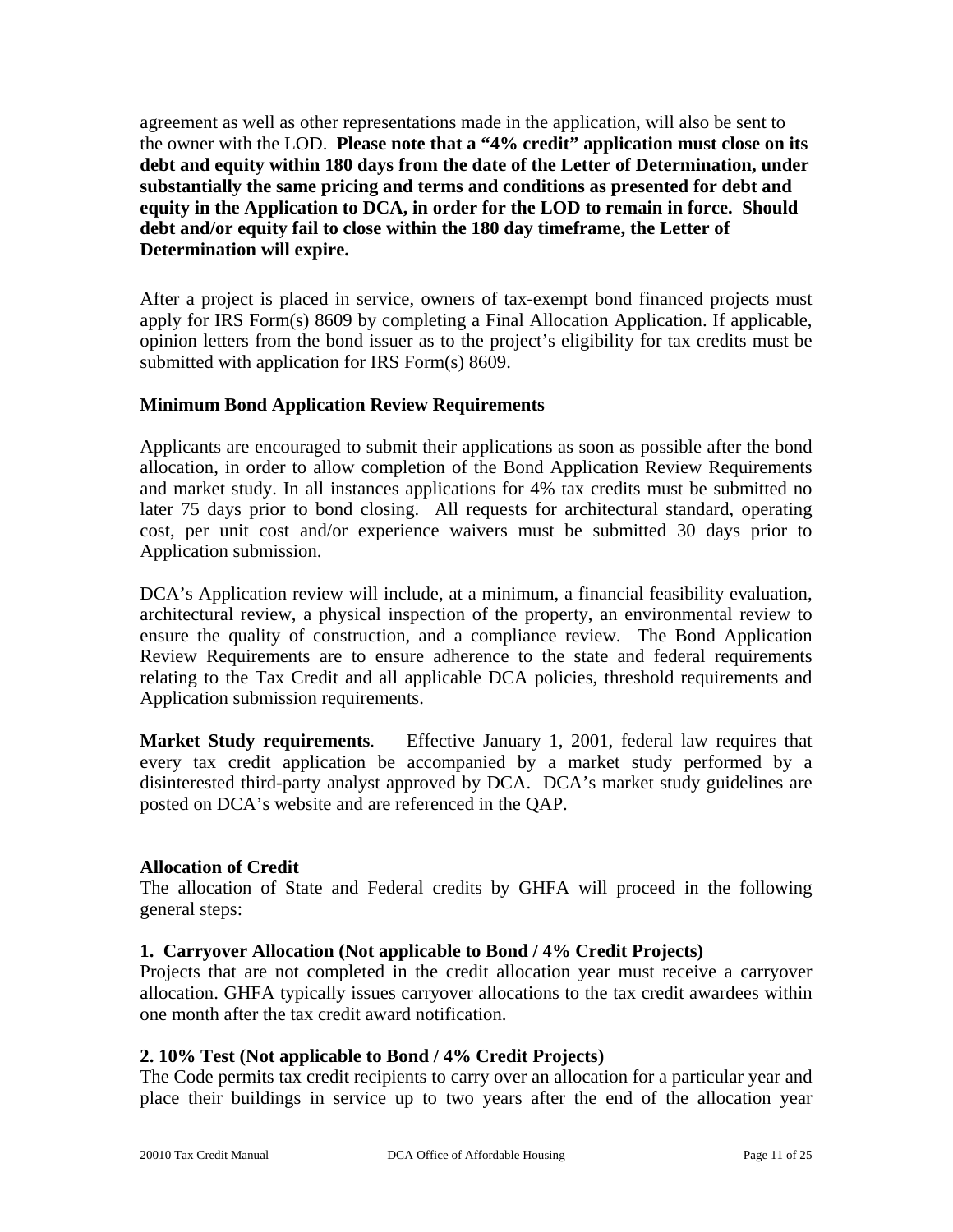provided more than 10 percent of the project's reasonably expected total basis has been expended by one year after the carryover allocation date. Information on the 10% test, including instructions, forms, and sample certification letters are available on DCA's website at least two months prior to the deadline of the 10% test.

# **3. Final Allocation**

Final allocation of the credit amount to a project is made when the project is placed in service and corresponding evidence has been furnished to DCA with the owner's final allocation application. It is at this stage that Form 8609 / Form IT-HC is issued. Although carryover allocations/Letters of Determinations are issued on a project-wide basis, the final allocation must be made on a building-by-building basis.

The "maximum applicable percentage allowable" appearing on the IRS Form 8609 may not equal the applicable credit percentage elected or the one for the month the building is placed in service. DCA has the responsibility of determining how much credit a project needs for financial feasibility and viability as a low-income project. DCA may, therefore, reduce the applicable credit percentage in determining the credit amount.

Prior to issuance of Form 8609/Form IT-HC, DCA or a representative authorized by DCA will inspect the tax credit development to ensure construction quality, fulfillment of owner's representations made in the application, and compliance with all applicable laws and regulations. In addition, DCA will conduct a compliance review. All issues related to the construction inspection and compliance review must be resolved to DCA's satisfaction prior to issuance of any Form(s) 8609. All applicable fees must be paid. DCA must also receive the original recorded land use restrictive covenant.

The credit allocation is made to the ownership entity by the issuance of IRS Form 8609/ form IT-HCs. DCA issues only one copy of Form 8609 /Form IT-HC and it is the owner's responsibility to furnish the requisite copies to its partners for filing with the IRS Final Allocation Application will be reviewed in the order that they are received. Incomplete packages or non payment of fees may result in a delay in the issuance of 8609 forms.

Final allocation application forms are available on DCA's website at www.dca.ga.gov.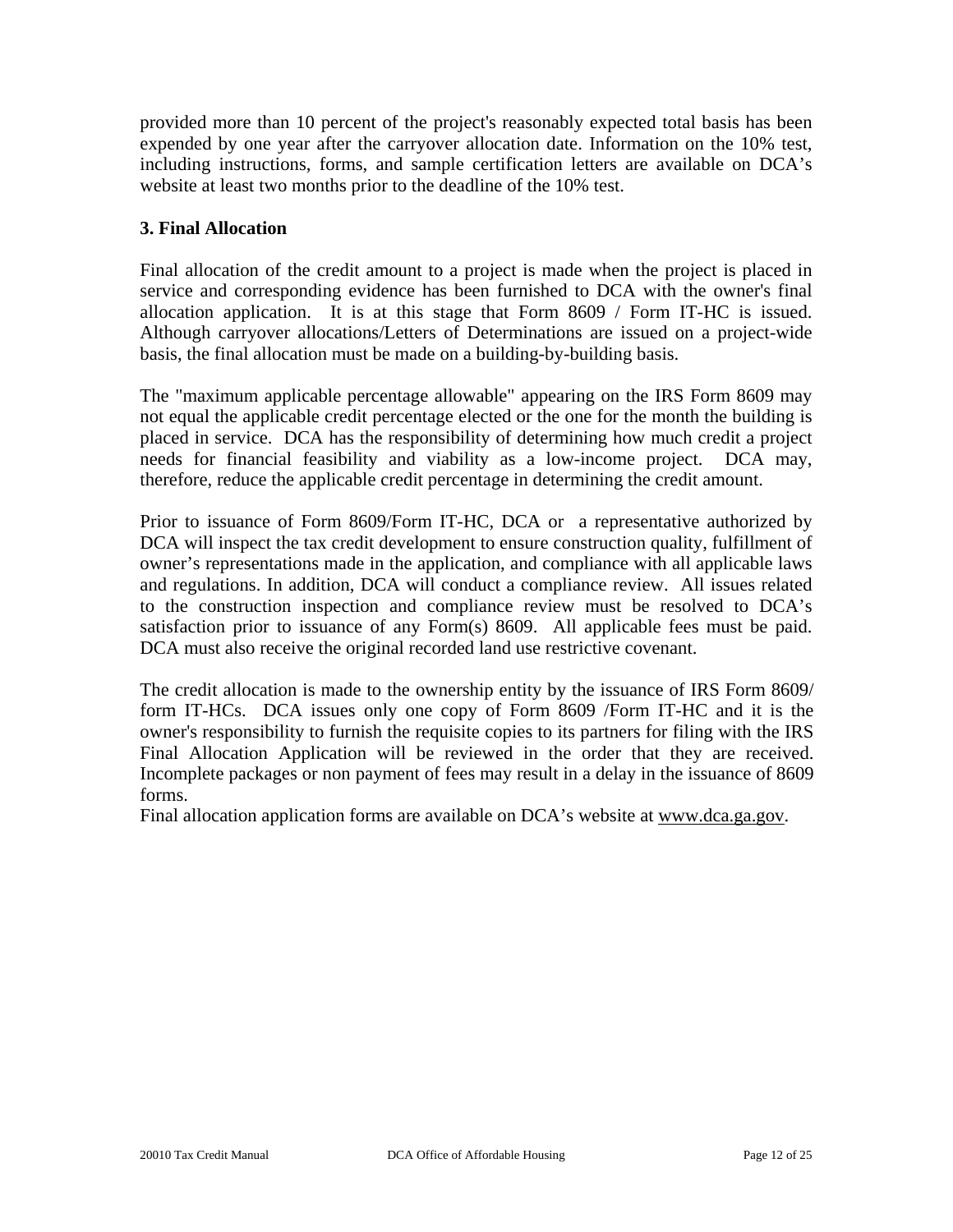#### **Basis Concepts**

#### **Eligible Basis**

The eligible basis of a new building is its adjusted basis used to calculate depreciation, which is generally the development cost minus the cost of land, land related fees, and investment and permanent financing costs. [Section 42 (d)]. In all other cases, the following applies:

A. New construction:

 The eligible basis of a new building is its adjusted basis as of the close of the first taxable year of the credit period. [Section 42 (d)(1)]

B. Acquisition:

 The eligible basis of an existing building that is being acquired in accordance with the 10-year rule is:

 (1) its adjusted basis as of the close of the first taxable year of the credit period (generally its acquisition cost), and

(2) zero in any other case.

 C. Rehabilitation over \$6,000 per low-income unit or 20 percent of adjusted basis:

The eligible basis for an existing building involving rehabilitation expenditures of at least 20 percent of its adjusted basis or \$6,000 per lowincome unit is equal to the allowable rehabilitation expenses incurred during any 24-month period with certain exceptions. [Section  $42 \text{ (d)(2)}$ ]

## **Note: Although the Code establishes the minimum expenditure for rehabilitation projects at the greater of \$6,000 per unit or 20% of building adjusted basis, DCA policy is more restrictive and is outlined in the QAP.**

For tax credit purposes, there is no basis adjustment for depreciation. Common areas or amenities available for use by all the tenants are taken into account in determining the adjusted basis if no separate user fees are charged. [Section 42 (d)(4)]

As originally enacted, the Tax Reform Act provided that a building's eligible basis would be determined on the day it was placed into service. As amended, the Code has been modified to permit eligible basis to be determined at the same time qualified basis is established, i.e., the end of the first year of the credit period. Project owners, therefore, may include the cost of items or work performed after the project is placed into service.

The eligible basis is reduced if the low-income units are not "comparable" to the other units in the project. If the construction or acquisition costs are comparable and the units are provided in similar proportion for both low-income and other tenants, the units are considered to be of comparable quality. Federal regulations allow a differential in square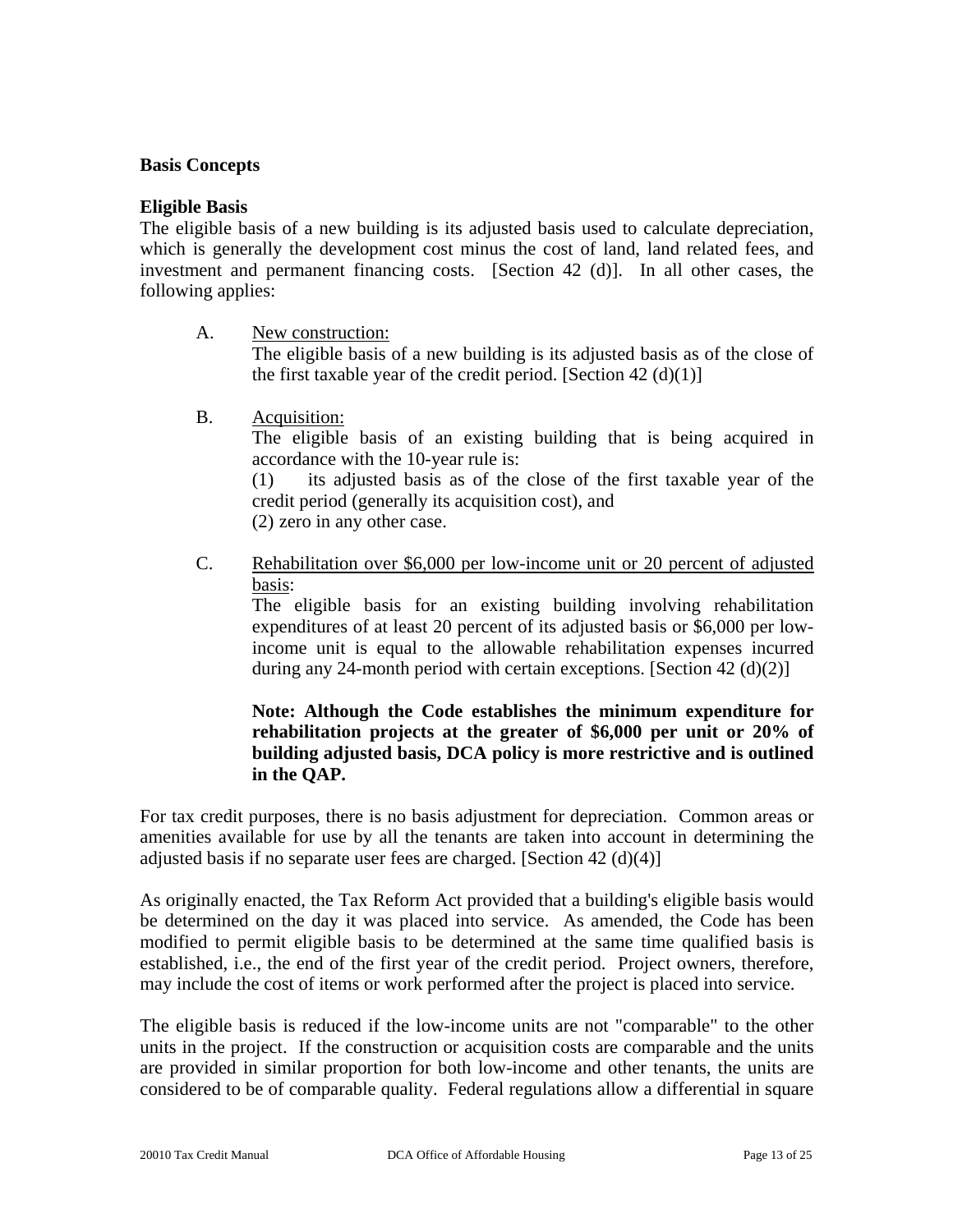footage cost of up to 15 percent for the market rate units. If any market rate units are of a higher quality or provide additional amenities, the adjusted basis for those units is subtracted from the eligible basis; or upon election, the excess cost is excluded from the eligible basis if the cost differential does not exceed 15%. The percentage of low-income units to the total project remains the same, but is applied against the lower eligible basis. [Section  $42(d)(3)$ ]

The eligible basis of a project may be increased in certain low-income and high cost areas as designated by HUD. In census tracts where at least 50 percent of the households have an income which is less than 60 percent of the area median income, or which has a poverty rate of at least 25 percent, ("qualified census tract") a project's eligible basis attributable to rehabilitation expenditures and new construction costs may be increased by up to 30 percent. This means that projects in very low-income neighborhoods can attract additional equity. A maximum 30 percent increase in basis will also apply to projects located in certain "difficult development areas," i.e., a limited number of metropolitan and non-metropolitan areas with high construction, land, and utility costs relative to the area median income. HERA authorizes the state tax credit allocation agency to designate areas not located within a DDA or QCT to apply up to 30% basis boost. Such state designated areas are outlined in the QAP.

# **Qualified Basis**

The qualified basis is equal to the percentage, or "applicable fraction", of the eligible basis attributable to the low-income units. The applicable fraction is the smaller of (a) the percentage of low-income units to total units; or (b) the floor space of low-income units to the total floor space of the residential rental units. [Section 42 (c)]

Only those units that are occupied by low-income persons may be included in determining the qualified basis during the first year of the credit period. (Common space units are excluded in the applicable fraction calculation.) Subsequently, a unit previously occupied by low-income persons and then vacated may count as a low-income unit as long as no other unit of equal or smaller size is rented to a non-low income tenant following such vacancy.

Special rules apply for determining qualified basis where a portion of a building is used to provide supportive services for the homeless. The qualified basis may be increased by the lesser of (a) the eligible basis used annually to provide supportive services that assist tenants in finding and retaining permanent housing; or (b) 20 percent of the qualified basis of the building.

# **Eligible Financing**

Almost all qualified rental projects are eligible for tax credits regardless of the type of financing or federal subsidy. HERA eliminates below-market federal loans from the definition of federally subsidized properties, allowing the 9 percent credit on properties with below market rate federal loans, effective for buildings placed in service after date of enactment.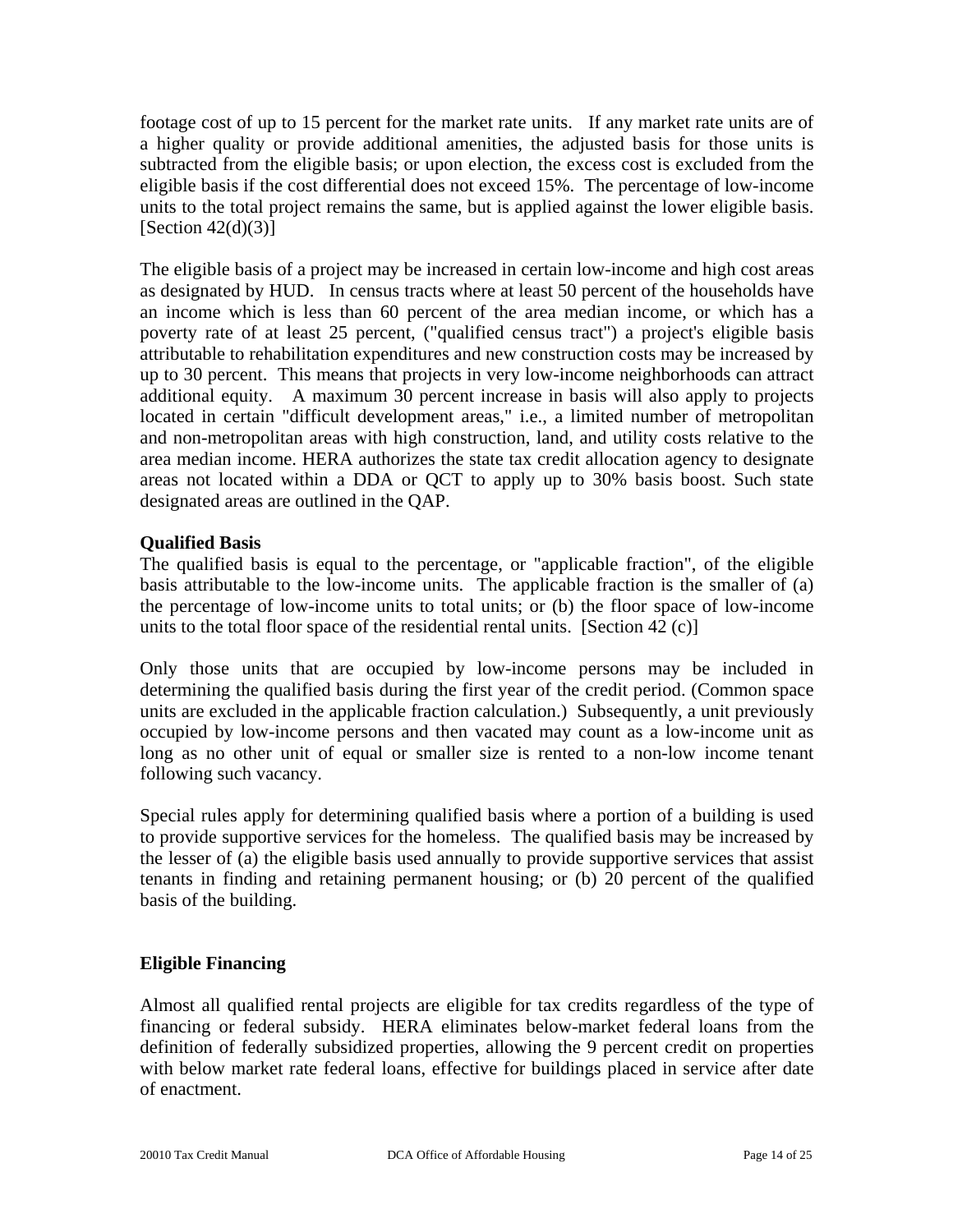Tax credits can be used in conjunction with:

| A. | Tax-exempt bond financing | "4% Credits" New Construction |
|----|---------------------------|-------------------------------|
|    |                           | "4% Credits" Rehabilitation   |
|    |                           | "4% Credits" Acquisition      |

If 50 percent or more of the aggregate basis is financed with bonds for which an allocation of the State private activity bond volume cap was awarded, a separate tax credit allocation from the housing credit agency is NOT required. However, the project is subject to the State Qualified Allocation Plan. If less than 50 percent of the cost of the aggregate basis is financed through the issuance of tax-exempt bonds, a credit allocation must be obtained for the non-bond portion through the State allocating agency from the State's authority.

|                      | 9% Credits New Construction |
|----------------------|-----------------------------|
|                      | 9% Credits Rehabilitation   |
|                      |                             |
| Other debt financing | "4% Credits" Acquisition    |

HERA eliminates the concept of "below market federal loans" from "federal subsidies" for the projects that are placed in service after the enactment of HERA. New construction and rehab projects with below market rate federal loans are now eligible for 9% credit if the placement in service requirement is met.

## C. Federal grants

A federal grant for project development will reduce the project's eligible basis.

HERA provides that federal rental assistance (such as HUD Sec. 8), operating and interest reduction payments are not considered federal grants requiring a basis reduction. In addition, the act provides that loans derived from federal grants do not require a basis reduction.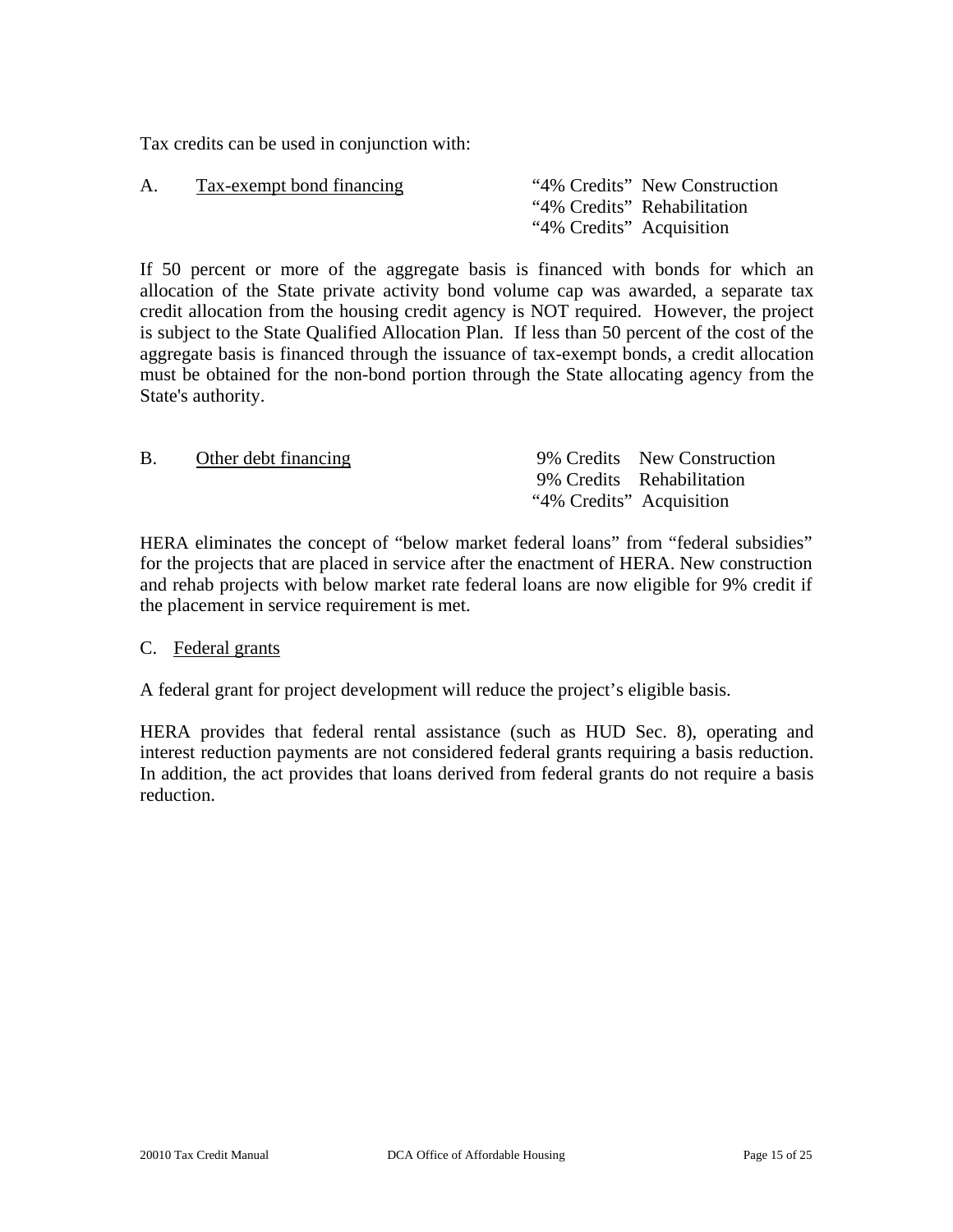# **CREDIT ALLOCATION PROCEDURES**

## **DETERMINATION OF CREDIT AMOUNT**

## **As required by law, the allocated tax credit amount cannot exceed the amount necessary to support the low-income portion of the project.** [Section 42(m)(2)]

The credit amount will be calculated at each of the applicable application stages: application award, carryover allocation and final allocation. The amount of credit awarded to a project may change from stage to stage if any of the factors used in calculating the credit change. The following guidelines will apply in determining the amount of credit to be allocated to individual projects:

**Project cost review.** Each project will be evaluated for comparability and reasonableness of project cost. Costs will be reviewed against those from projects of past years, regional data, third party documentation, and other factors and data as determined at the sole and absolute discretion of DCA to bear upon the issues of comparability and reasonableness of project costs. Intermediary costs, defined as the project costs related to consultants and syndication, will be reviewed in accordance with the provisions of Section  $42(m)(2)(ii)$  of the Code. Additional documentation from the project sponsors may be requested to assist in the review. Sponsors will be notified if any adjustments seem necessary.

**Debt review.** Projects will be evaluated for debt capacity. At the early stages of the development process, DCA recognizes that firm financing commitments usually are not in place. Applicants should provide preliminary conditional financing commitments and term sheets, which will be reviewed for feasibility. Rents, utility allowances, vacancy rates, and operating expenses will be reviewed for comparability and reasonableness in accordance with established policies (see below). Additional documentation from the project sponsors may be requested to assist in the review. Sponsors will be notified if any adjustments seem necessary.

The debt coverage ratio and comparable financing terms used by DCA will be determined through consultation with banking and syndication experts, will reflect typical market terms, and will be updated as appropriate to reflect market changes. The maximum loan amount, including any subordinated debt the project is expected to receive, will constitute the debt figure used in the tax credit calculation.

**Equity gap***.* The equity gap is defined as the total project cost minus all sources of funds, that is, the project cost not covered by debt financing and grants. The tax credit award is calculated such that, over ten years, the award amount equals the excess project cost, thereby "closing" the equity gap. This amount may be less than the 4 percent or 9 percent maximum allowable credit. If credits are syndicated, not all of the 10-year tax credit award is returned to the project as equity; a portion is consumed by syndication expenses, project reserves and return requirements of investors.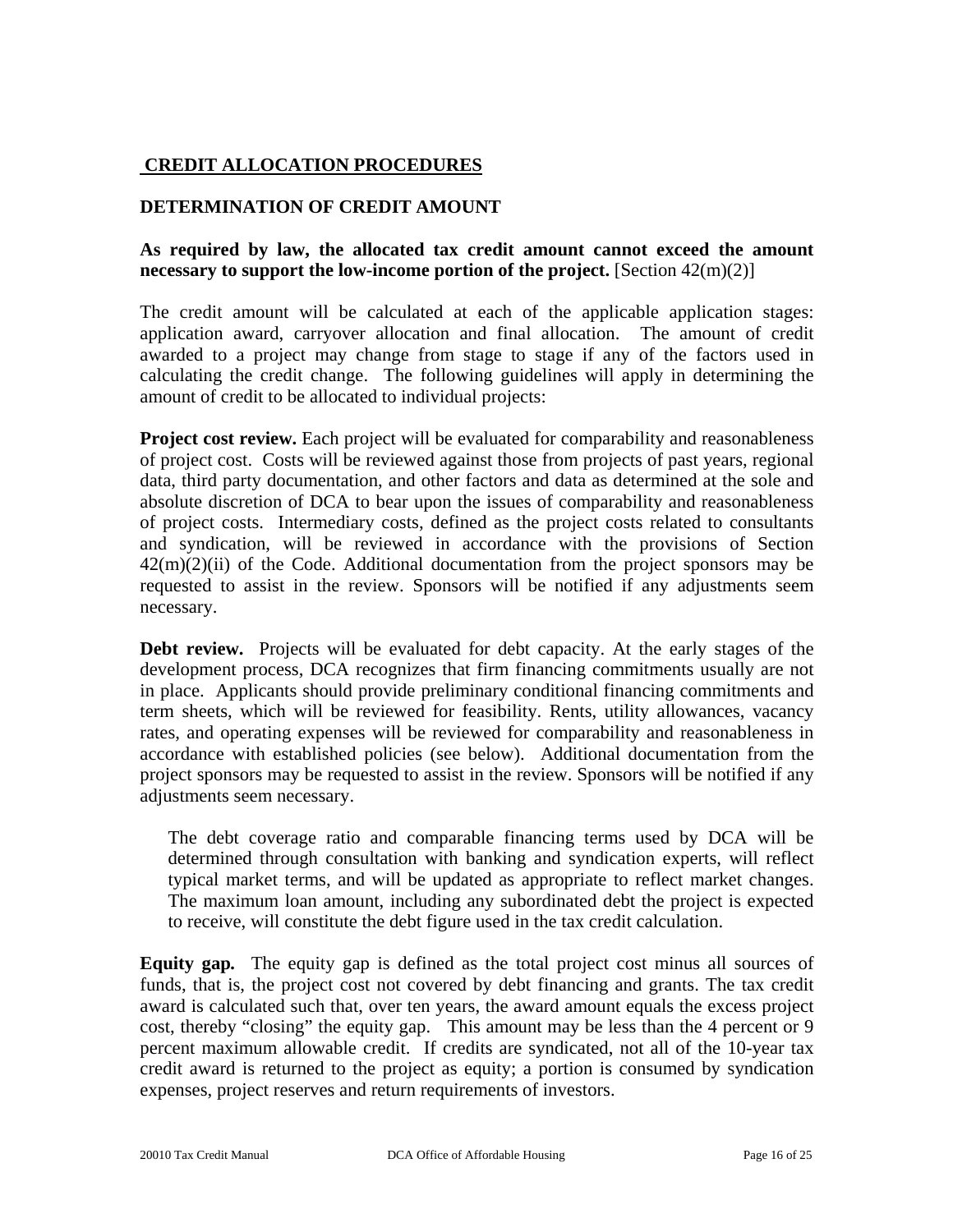The credit calculation takes the amount of credit returning to the project into account through the **equity factor** (also referred to as "pricing")**.**The equity factor is the proportion of the 10-year credit returned to the project sponsor in the form of equity. A syndication contract or limited partnership agreement detailing the distribution of the gross syndication proceeds should be included in the application.

**Credit Calculation.** The credit calculation yields the amount of credit needed to fill the equity gap, thereby financing the project cost not covered by debt and other sources, making the project financially feasible.

To calculate the "equity gap amount", the following method is used:

# **Project Cost - Sources = Equity Gap**

The owner provides information on the project cost and sources of funding in the application. The difference between the two is the equity gap, which needs to be "filled" to pay all project cost, thus enabling the project to be built. For example, Project A will cost \$5,000,000 to build and the owner has obtained financing in the amount of \$2,000,000. The equity gap to be filled equals \$3,000,000. Since the credit amount can be taken each year for ten years, and the credit allocation to be calculated is the first year credit amount only, the equity gap is divided by 10 (the number of years in the credit period) to obtain the annual credit amount.

# **Equity Gap**  $\div 10 =$  **Annual Equity Amount**

Dividing Project A's equity gap of \$3,000,000 by 10 yields an annual equity amount of \$300,000. That is, the owner needs to receive \$300,000 cash from the tax credit each year to cover the cost of the project not financed by the mortgage.

The annual equity amount is then divided by the equity factor, to factor out that portion of the credit not going to the project. For example, 75 cents of every Federal tax credit dollar and 30 cents of every State tax credit dollar will go to the project (again, the balance is eaten up by syndication expenses and the time value of money), for a total of \$1.05. The resulting credit figure is the amount needed to cover project cost for which no funds are available, taking into account the pay-in to the project of the credits.

## **Annual Equity Amount ÷ Equity Factor = Annual Credit Amount Required**

Continuing with the example of Project A, to determine the credit amount required by this project to fill the equity gap, the owner must divide \$300,000 by the expected equity factor of \$1.05 for every tax credit dollar (State and Federal combined). Based on this calculation, the owner needs \$285,714 in Federal tax credits (plus \$285,714 in State tax credits) allocated annually to raise sufficient funds to complete the project (at 75 cents on the dollar, if the project had to use Federal credits alone, it would require \$400,000 in credits to fill the gap).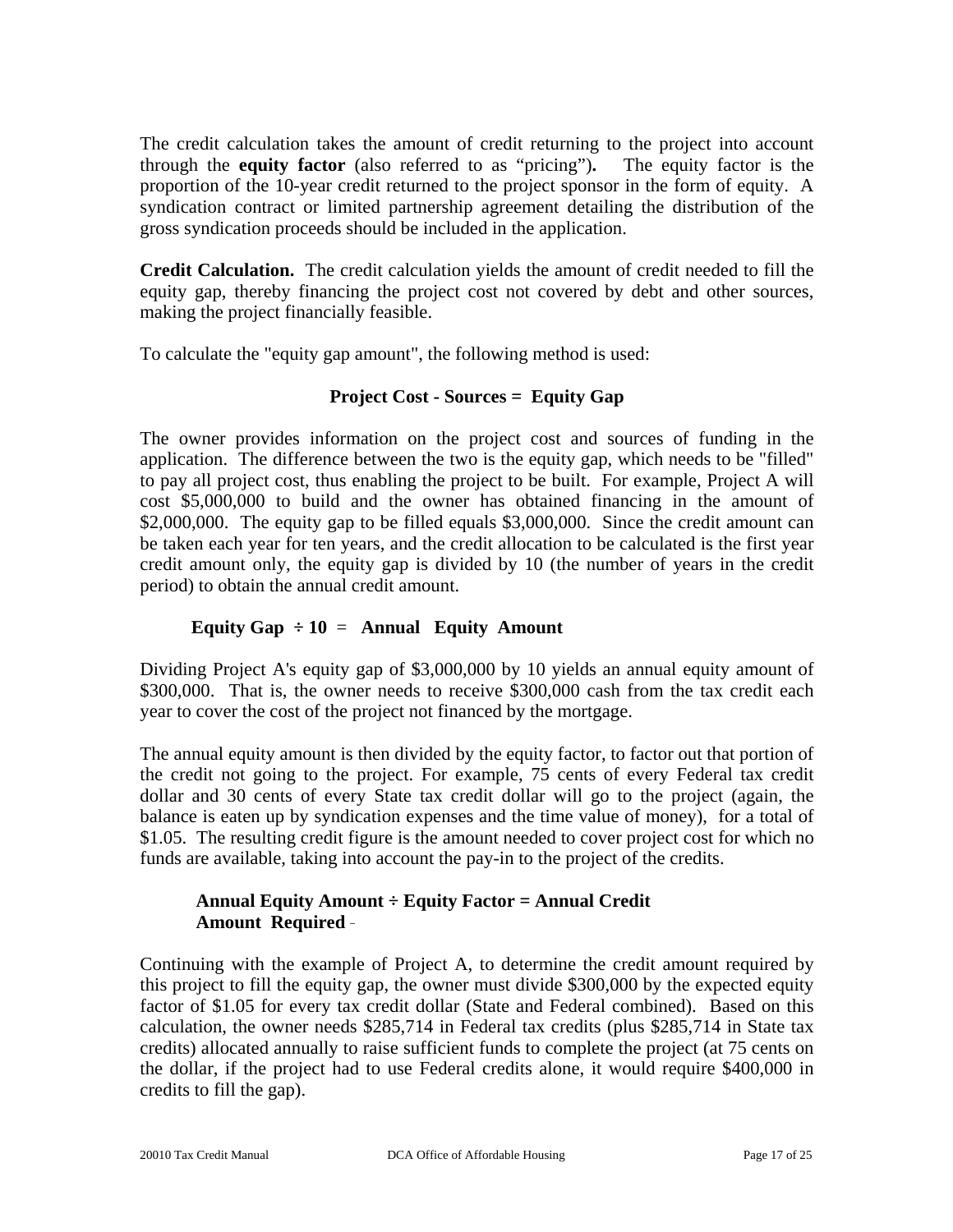## **Maximum Credit Amount**

**The actual credit amount assigned to a project equals the lesser of the equity gap credit amount or the maximum credit amount.** To calculate the maximum credit amount, the following method is used:

## **Qualified Basis x Applicable Credit Percentage = Maximum Credit Amount**

The credit amount allocated is frequently less than the maximum credit amount. The allocated credit amount may be less than the requested amount if DCA determines that the proposed eligible basis is either financially infeasible or ineligible or for such other reasons as DCA may deem necessary or appropriate for the administration of the program. The credit amount may also change from stage to stage in the allocation process as initially proposed project costs, financing or syndication terms are finalized, but will not increase beyond the carryover allocation.

Maximum effort will be made not to jeopardize a project's viability by making minor adjustments in the tax credit amount for the project. Should the sources or uses of funds change after the original application, such that the equity gap is reduced, project improvements may be allowed, if possible, so that the tax credit amount can remain the same. Project improvements may include increasing project amenities, serving additional low-income tenants, or reducing rents on a portion of the project.

## **Credit Allocation Disclaimer**

DCA makes no representations or warranties regarding the amount of credit or the appropriateness of credit allocation to any project. Project applicants are expected to provide DCA with sufficient information to document the eligible and qualified basis and the amount and terms of financing and equity contributions in any project.

## **Credit Recapture**

Owners of projects not meeting program requirements may lose their tax credits. DCA will not refund any allocation fees to owners of projects whose credits are recaptured.

## **Tax Credit Computation/Underwriting**

**Credit calculation**Under the Code, tax credits cannot exceed the amount necessary to support the low-income portion of the project. The Code requires that the credit amount be calculated at application, allocation, and placed-in-service date. Credit amounts may fluctuate from stage to stage as project costs, operating expenses, financing and syndication terms are finalized. DCA will estimate the Federal and State credit amounts at reservation or carryover allocation. Generally, any increase in the credit amount will be based on changes in both the sources and uses of funds and not on increased project costs alone. Please note that if the amount of credit necessary for financial feasibility due to circumstances causing significant unforeseen cost increases over the amount shown on the Carryover Allocation, the Owner must apply and compete for additional credit in the funding round in the year the project is placed in service. Additionally, the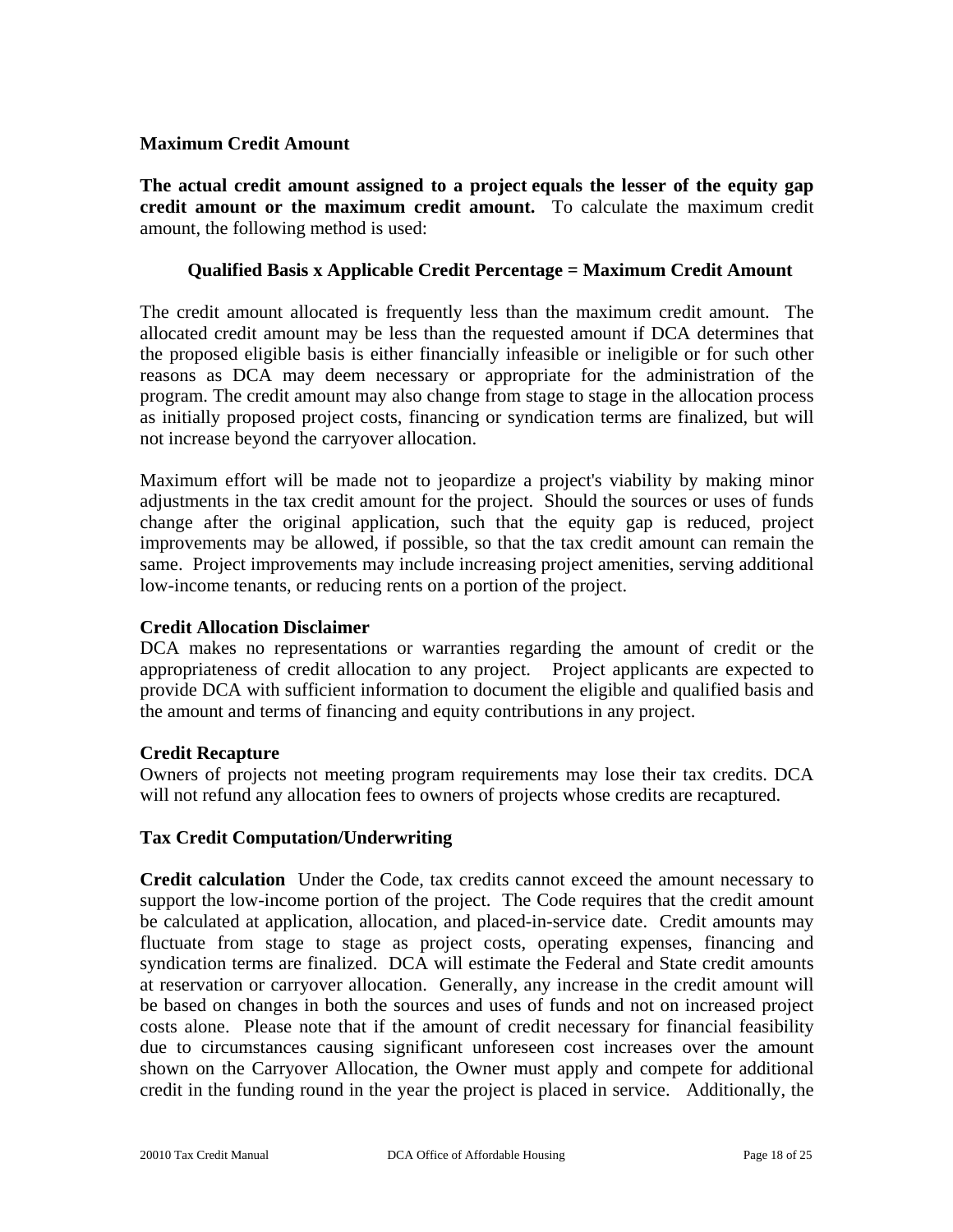applicant must meet the criteria for additional tax credits as outlined in the appropriate OAP.

**Credit calculation assumptions**The credit calculation at the carryover stage will be, in most cases, based on cost and financing estimates rather than actual numbers. DCA will carefully review the estimates to determine that project costs are documented and/or reasonable, debt capacity has been determined using documented and/or reasonable income and expenses, debt capacity is fully utilized, subordinated debt is fully accounted for, and the calculated credit does not exceed the statutory limit. The actual financing and syndication terms, as soon as available, will be used to calculate the tax credit amount (either at commitment or allocation)*.* 

**Assumptions for Building Basis** For purposes of underwriting acquisition Credits, the building basis must be limited to the lesser of the sales price or the appraised value of the building(s). The appraised value will be the basis for determining the appropriate sales price when an Identity of Interest exists between the buyer and seller.

**Employee Unit Designation** For Applicants electing to house management, security, or maintenance personnel in a project unit, the employee unit can be either designated as part of the residential unit count or as part of the common space. If the employee unit is designated as part of the residential unit count, and is also designated as a low-income unit, then an income eligible household must occupy it. This income eligible household may be the on-site management, security or maintenance personnel. Rent can be charged or collected by the Owner for this unit. If the employee unit is designated as part of the common space, it need not be occupied by an income-eligible household, but must be occupied by a full time on-site manager, security or maintenance personnel. No rent can be charged or collected by the Owner for a unit designated as common space.

**Project Participant** Identity of Interest between any Project Participant, other than the Syndicator, and the construction and/or permanent lenders is prohibited unless the financing terms and conditions are reasonable, customary, and consistent with industry standards. The determination *of* whether or not such terms and conditions are reasonable and customary is at DCA's sole and absolute discretion.

**Land Purchase** For Applications where there is an Identity of Interest between the buyer and seller for any site(s) within the project, an appraisal no more than 6 months old and prepared by a certified general appraiser must be submitted with the Application as a basis for the determination of the appropriate sales price. The appraisal must be prepared in accordance with the DCA Appraisal Guide and must provide separate valuations for the land and existing buildings. The lessor of the sales price or the as is appraised value will be the basis for determining the appropriate sales price.. See Appendix I, Section 5(a) for further appraisal requirements.

**Land Use Restrictions** When there is more than one financing source imposing land use restrictions on a project, e.g., a HOME Loan and Credits, there may be restrictions from one program that are more restrictive than similar restrictions in the other program(s). In such instances, the most restrictive requirements will apply to the project.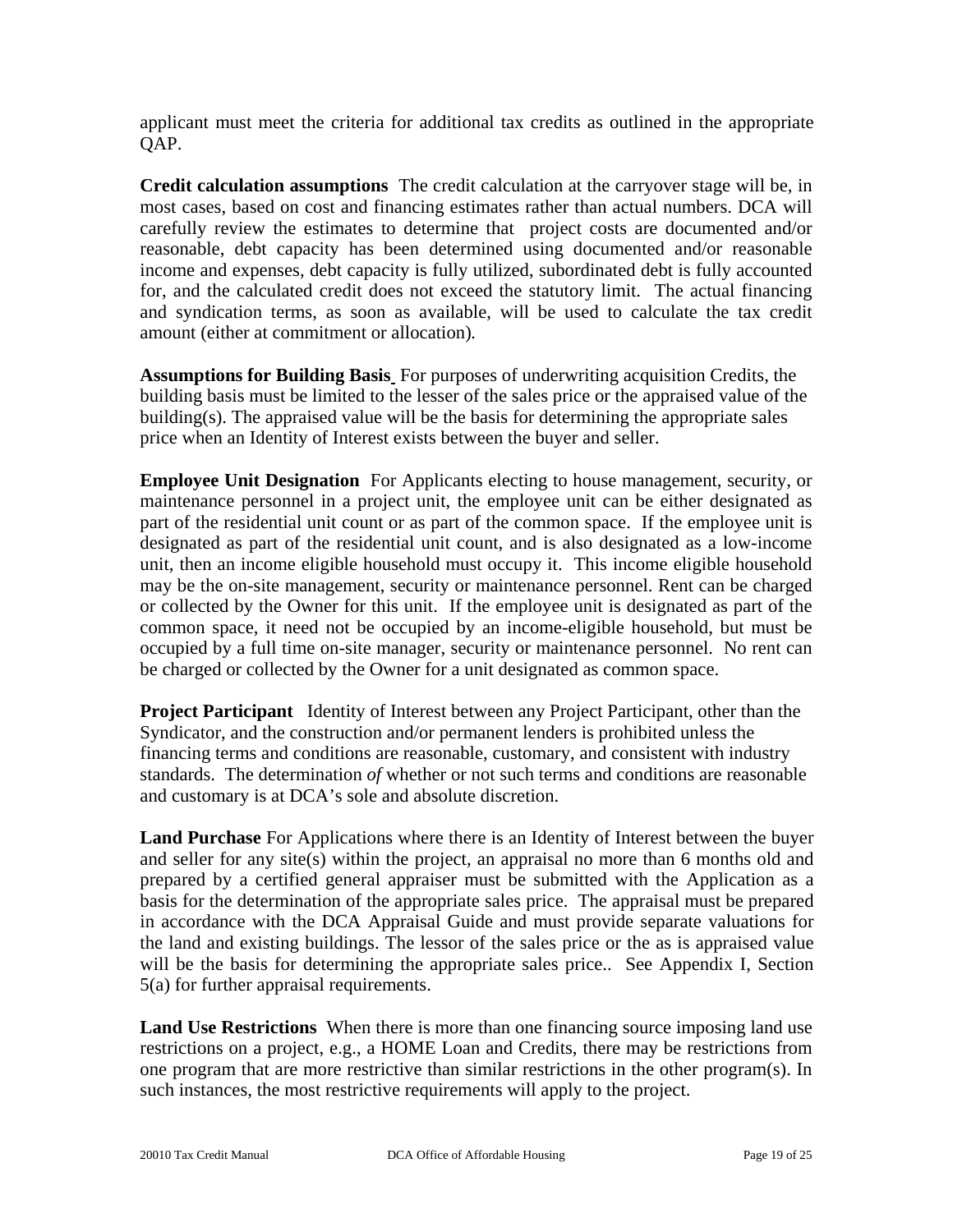**Utilization of Resources** While DCA promotes a variety of projects that may include the re-use of contaminated land, in-fill, adaptive reuse, preservation of affordable housing and historic sites and will consider mitigation of certain factors inherent in their location, DCA is required to take any actions necessary or convenient to ensure the complete, effective, efficient and lawful allocation of and utilization of the low income housing credit program. Therefore, in spite of a project's score under the Plan, DCA will review any project proposed for reasonableness, which may include a review of the degree to which the use of resources are being directed specifically toward the program goals of providing safe, decent and affordable housing that is also viable physically, operationally and economically over time.

## U**TILIZATION OF THE CREDITS**

#### **Credit Allocation Provisions**

The credit taken during the Credit Period may not exceed the credit amount allocated by DCA (certain tax-exempt bond financed projects are an exception). An allocation is generally effective only if it occurs in the same year that the building is placed in service and if the allocation is made no later than the close of the calendar year in which the building is placed in service. The allocation will specify both the allocated maximum **qualified basis** and the **credit percentage**.

#### **Allocation of Credits on a Project Basis**

In general, in the case of a project which includes (or will include) more than one building, an allocation is effective only if:

- the allocation is made to the project for a calendar year during the project period which is the time between first building's allocation and the last building's allocation in the project;
- the allocation only applies to buildings placed in service during or after the calendar year for which the allocation is made; and
- the portion of such allocation, which is allocated to any building in such project, is specified not later than the close of the calendar year in which the building is placed in service.  $[42(h)(1)(F)]$

## **Carryover and Reallocations**

Post-1989 credit authority may be carried over on a statewide as well as project basis. Thus, DCA effectively has two years within which to allocate any particular year's credit ceiling. Credits not allocated by DCA by the end of the second year are to be reallocated among the states that have used all of their allotments. In any year, DCA can recapture allocations from projects that do not go forward or projects that do not become qualified low-income projects within the applicable period. Such amounts can then be reallocated to other projects. [Section  $42(h)(3)$ ]

#### **First Year Credit Determination**

The credit may first be claimed either for the year the building is placed in service or the next taxable year. [There is an exception for the acquisition credit. See Section 42(f)(5).]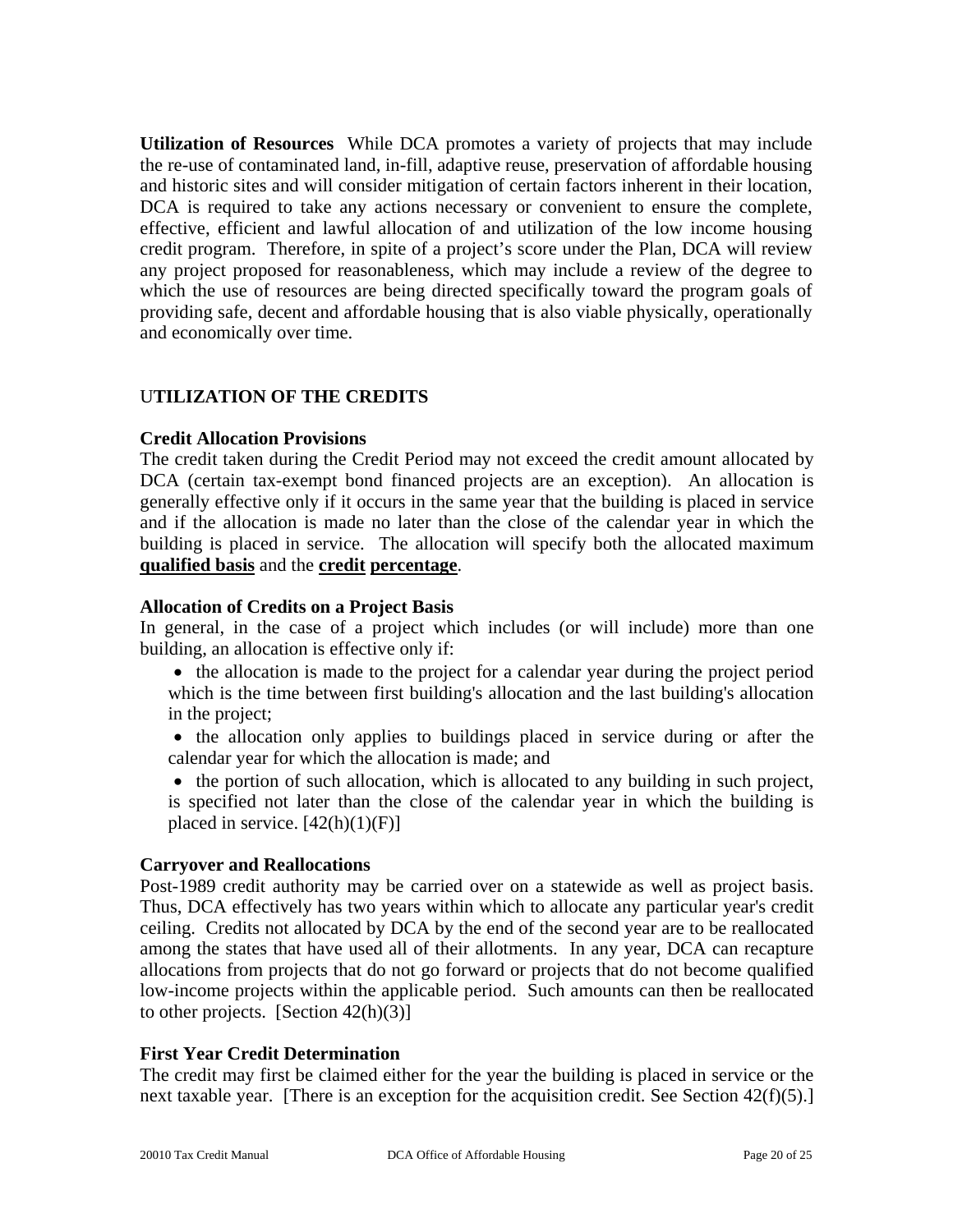The owner must choose in which year the credit period begins and, once chosen, the election is irrevocable. The term "placed in service" has different meanings depending upon the type of activity as explained below:

#### New Construction

For new construction, a building shall be deemed placed in service on the date the building is available for occupancy (usually evidenced by a Certificate of Occupancy issued by the local government).

#### Acquisition

A transfer of the building ownership results in a new placed-in-service date if, as of that date, the building is occupied or ready for occupancy.

#### Rehabilitation

A building involving rehabilitation is treated as placed in service at the close of any 24 month period during which rehabilitation expenditures averaging at least 20 percent of the building's adjusted basis or \$6,000 per low-income unit, whichever is more, were made. This placed-in-service date applies even if the building is occupied during the rehabilitation period.

## First Year Proration

During the first year of the Credit Period, the credit allowed based on the qualified basis for any building will not be the full amount of the credit allocated, if all of the planned low-income units are not occupied during the first month. To determine the amount of the credit to be taken, an averaging convention is used. The qualified basis is calculated at the close of each full month of the first credit year and added to the qualified basis of the preceding months. The cumulative total is then divided by 12 months. Any resulting reduction in the credit allocated for the first taxable year of the credit period may be taken in the first taxable year following the credit period which would generally be the eleventh year after the building has been placed in service. [Section 42 (f)]

## Failure to use Previously Awarded Credits

DCA's policy is that projects awarded credits must be completed by the applicable Placed-In-Service date. An owner who cannot utilize awarded credits for any reason must still pay the credit allocation fee for the project. Provided the owner returns the credits and pays the applicable tax credit allocation fee in a timely manner, the project is eligible to be resubmitted in a future application round. If the resubmitted Application is approved, the Owner will pay a new credit allocation fee. The owner must inform DCA of its intent to return credits. DCA will then direct the owner on the proper timing and process for returning the credits. In very limited circumstances, DCA will consider a forward exchange of credit if a delay in completion is due solely to circumstances beyond the control of the owner/developer. Examples of such delays include unforeseen sewer issues, delays due to HUD policy and procedure or for extraordinary delays in the issuance of local development or building permits. In the event DCA does approve a forward exchange, the placed in service date will be extended for only a period of six months. Failure to meet that extended placed in service date (6 months) will be considered a major instance of non-compliance and will be considered in DCA compliance scoring.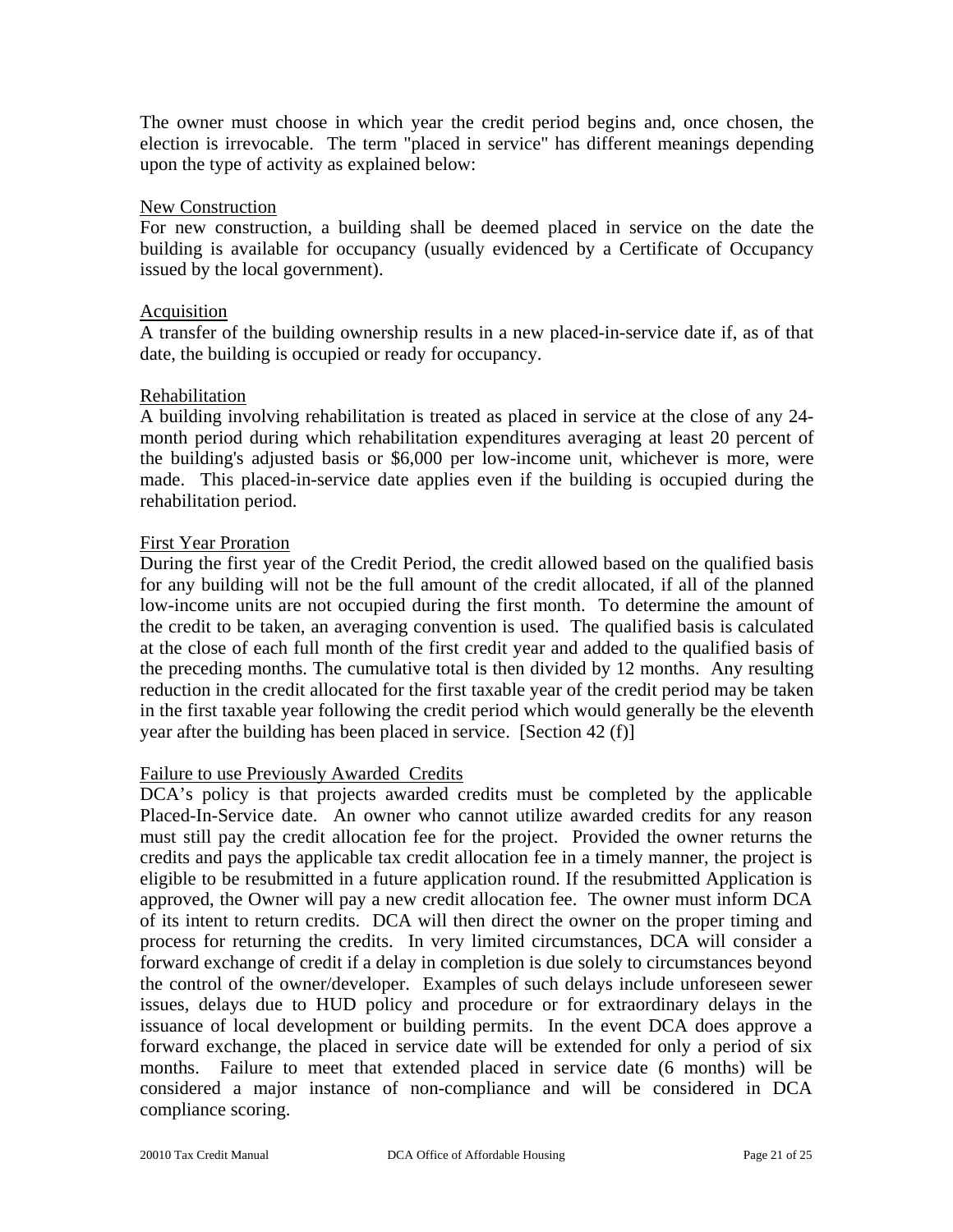## **OWNER REQUIREMENTS**

#### **1. Compliance with Low-Income Housing Tax Credit Requirements**

Owners are responsible for operating projects in compliance with the Code. To assure compliance with the Code, the IRS has established minimum procedures, record keeping and reporting requirements for allocating agencies and owners to follow. DCA has prepared a compliance monitoring plan that complies with the regulations. The compliance monitoring plan is part of the State's Qualified Allocation Plan. DCA has also developed a separate compliance manual for project owners and managers in which it sets forth in more detail how projects will be monitored.

Representative(s) authorized by the owner/general partner are required to successfully complete a compliance training seminar provided by or sponsored by DCA. The owner of the Tax Credit property will be required to submit to DCA a copy of the certificate of successful completion for the training prior to the beginning of the lease-up or, prior to placing the first building in service. The owner(s) or representatives at the conference should be prepared to provide the following project information: the unit mix, the corresponding rent schedule, the name(s) of personnel authorized to sign credit program reports and related documents, and a mailing list that includes the addresses and telephone numbers of all persons to be contacted regarding project compliance. DCA will distribute copies of the compliance manual at this meeting.

## **2. Owner Certification to IRS**

Following the close of the first taxable year in the Credit Period for any qualified lowincome building, the credit user must file with IRS Form 8586, "Low-Income Housing Credit", Schedule A, "Annual Statement", and a copy of the IRS Form 8609 "Low-Income Housing Tax Credit Allocation Certification." If the credit user received a carryover allocation, a copy of that document must also be filed for the first tax year in which the credit is claimed. Form 8609 is the official allocation form from DCA to the owner and contains the following information:

- A. **Allocation of Credit (**to be completed by GHFA). Identifies the owner, the building, the building identification number (BIN), and the housing credit dollar amount allocated.
- B. **First-Year Certification** (this may be the taxable year in which the building was placed in service or the subsequent taxable year, at the taxpayer's election; to be completed by the owner only in the first credit year). Certification contains basis information for the building and various elections by the owner as to the set-aside requirement, start of credit period, and other selection.

Failure to submit the required IRS forms by the date specified will result in the credit being disallowed. [Section 42 (1)]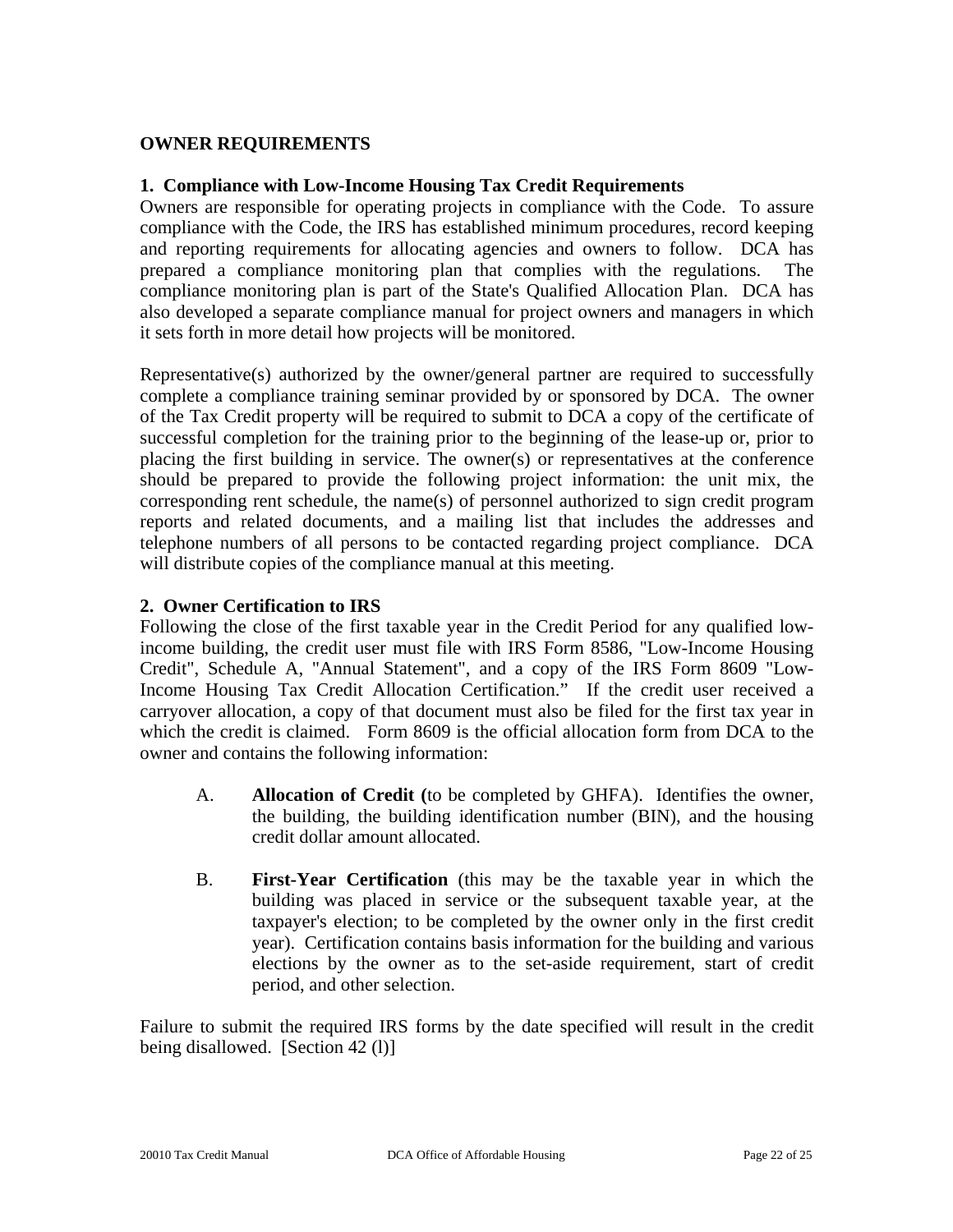# **3. Owner Certification to the Georgia Department of Revenue/Department of Insurance**

Following the close of the first taxable year in the Credit Period, and for each year of the Credit Period, for any qualified low-income building, the State Credit user must file Form(s) IT-HC and any required attachments with his/her Georgia income tax return or insurance premium tax return with the Georgia Department of Revenue and/or Department of Insurance. This format will identify the owner, the building, and the amount of State Credit assigned, as well as providing a mechanism to allow the user to document its connection to the ownership entity.

## **4. Qualified Nonprofit Organizations**

By Federal statute, 10 percent of Georgia's tax credit authority is reserved for use by qualified nonprofit organizations, which collaborate in some manner with for-profit entities. Qualified nonprofit projects also benefit from a number of other privileges granted by the tax code under its at-risk rules and the 10-year rule Qualified nonprofit organizations are those that:

- A. have been granted tax-exempt status under paragraph (3) or (4) of Section 501(c) of the Internal Revenue Code; and
- B. have as one of their exempt purposes the fostering of low-income housing (DCA requires that this purpose be clearly stated and not subject to interpretation or implication);
- C. are not affiliated with or controlled by a for-profit organization; and
- D. own an interest in the low-income project (directly or through a partnership).

In Federal regulations, Congress clarifies that the set-aside can be used by for-profit corporate subsidiaries of qualified nonprofit organizations, so long as 100 percent of the stock of such subsidiaries is owned at all times during the period such subsidiary is in existence by one or more qualified nonprofit organizations.

The qualified nonprofit is required to "materially participate in the development and operation of the project throughout the compliance period". As such, it must have a role in the development as well as in the ownership and continued management of the project. At present, there is no consensus on the amount of ownership interest that must be retained by the nonprofit partner in a syndication to maintain the qualified nonprofit project status for tax credit purposes. State and local laws may affect the minimum degree of ownership required to maintain the project's eligibility for the nonprofit setaside. Treasury Regulation 1.469-5T states that to be considered as a material participant for any tax year, an individual can satisfy any one of the following tests:

-participates in the activity for more than 500 hours during the tax year

-participation in the activity for the taxable year constitutes substantially all of the participation in such activity for all individuals for that year.

-participation in the activity is more than 100 hours during the taxable year, and this participation is not less than the participation of anyone else.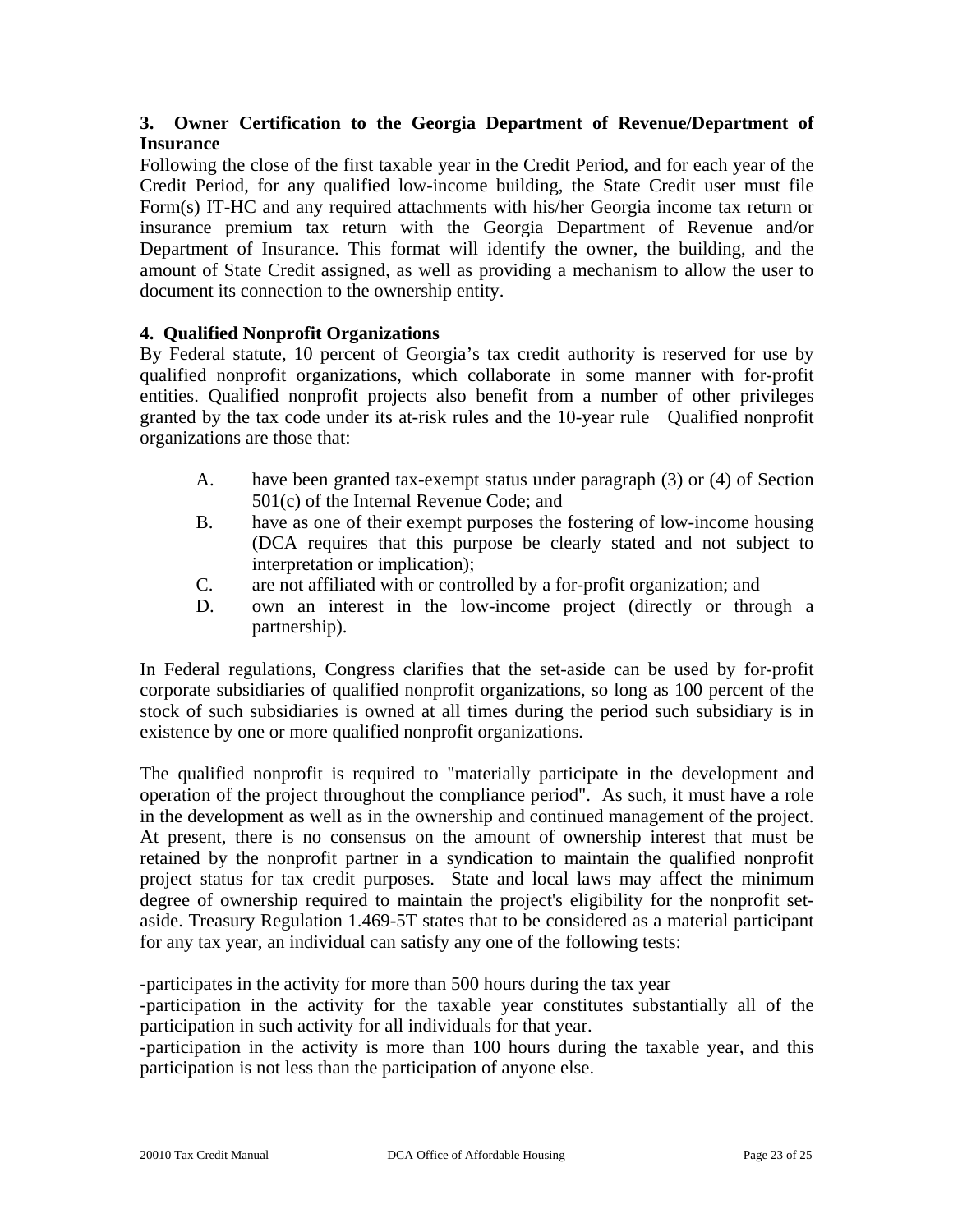-activity is a significant participation activity and all of the participation in all such activities exceeds 500 hours per tax year

-acts and circumstances show that the participation in the activity was on a regular, continuous, substantial basis during the tax year.

The requirements imposed by the Code for qualified nonprofits are ambiguous and subject to interpretation. In the absence of more definitive language or written guidance from the Internal Revenue Service, DCA is left to develop its own guidelines. Although such guidelines are highly desirable to provide uniformity in decision making and giving applicants some measure of predictability, it is difficult to establish such guidelines due to the number of factors that might affect a nonprofit's status. The determination of whether a nonprofit meets the requirements contained in the Code will be dependent on the facts relating to the individual nonprofit and DCA believes that it is more appropriate at this time to make such a determination on a case-by-case basis. In making a determination, DCA will be guided by answers to such questions as the following:

• If a neighborhood-based nonprofit organization, is the association or corporation duly organized to promote and undertake housing activities on a not-forprofit basis within a specified neighborhood? Is the majority of either its membership, clientele, or governing body residents of the neighborhood where activities are to be carried out?

• If the housing development organization is operating within a city or county, are its members and/or board representative of its area of operation? That is, are a majority of either its membership, clientele, or governing body residents of the city or county where the activities are to be carried out?

• If the housing development organization is operating within a defined region of the State, are its members and/or board representative of its area of operation? That is, are a majority of either its membership, clientele, or governing body residents of region where the activities are to be carried out?

• Is each member limited to one vote in the affairs of the organization?

• Does the membership reflect a variety of interests in the community or region with at least five of the members recognized as leaders in civic, governmental, fraternal, religious, and other community organizations of the community or region where the housing will be located?

• How many persons are on the Board of Directors and are they selected by a procedure that insures that the interests of minorities and women are adequately represented?

• Is a majority of the board of directors composed of people independent from, and unrelated to, entities transacting business with the nonprofit organization, such as developers, contractors, and management agents?